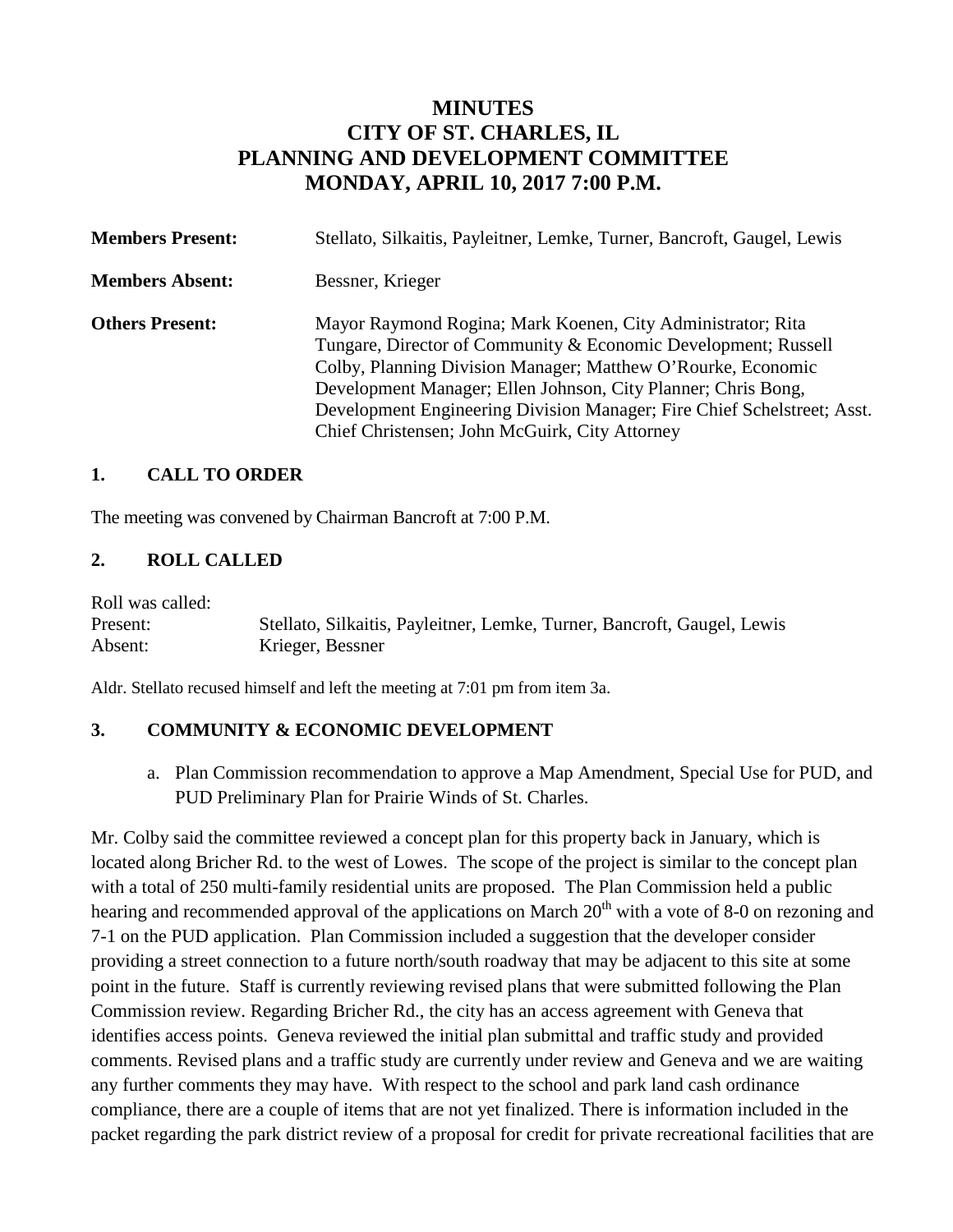being included in the project and the park board is set to discuss that proposal at their meeting tomorrow night. The applicant has filed a written objection to the per acre land value under the land cash ordinance included in the packet materials; the applicant submitted an appraisal for the property as raw land, however the subdivision code requires an appraisal to assess the value of improved land in the area of the subdivision. The response letter from the City Attorney is included in the packet. Approval of the project will require an amendment to the Bricher Commons annexation agreement and a public hearing will be held at Council when the annexation agreement is to be considered.

Aldr. Turner asked when the developer will answer questions in regard to the difference in the evaluations of the land. Jeff Ratzer-47W210 Rt. 30-Big Rock, IL-said he guesses he made a mistake, he wanted to have the land assessed to see what it was worth on the open market. Attorney McGuirk is correct in saying that the actual ordinance calls for basing the land donation that he will give based on improved land, and that's a little tricky because in reality he needs to give the park district unimproved land, but the ordinance calls for it to be improved land. So his appraisal lays out what the land is worth as it sits today, he can get this done formally within the next 2 or 3 days if he makes phone calls and people whom he employs may visit areas that may have had raw land but would be deemed improved under the ordinance, sanitary sewer, etc. For example there's land across the street in the area at Lincoln Square that's a pretty good comp, which is for sale, and he can tell you that is less expensive than what the appraisal came in at. He said but in order to do that formally he was advised to reengage the appraiser to take a border scope and do an addendum which he could present that no later than Thursday or Friday to put in the Council packet for next Monday; if Committee deems to recommend him tonight, and is that acceptable. Mr. Turner said he just wondered when all this will get hashed out. Mr. Ratzer said he knows it's important and it's extremely for him to move forward and make it a financially feasible development. He just found out about this Thursday or Friday, he did his basic research and engaged an appraiser to do what has been asked of us.

Aldr. Silkaitis asked if 2 votes were needed, 1 for map amendment and 1 for PUD. Mr. Colby said yes, but committee has the option to make a single recommendation on all of the applications. It was split up at the Plan Commission review because one of the member s wanted to vote differently on 1 application versus another. Committee agreed to 2 separate motions.

## **Aldr. Payleitner made a motion to approve the map amendment. Seconded by Aldr. Silkaitis. Approved unanimously by voice vote. Motion carried. 6-0**

## **Aldr. Turner made a motion to approve the PUD. Seconded by Aldr. Payleitner.**

Aldr. Silkaitis said he would prefer to have the information before committee votes on this; he wants to know what the number is because there may still be negotiations between when we get the information and next Monday. He doesn't know what the number will be, maybe it will be close to what ours is, but he'd rather have that information now versus later on and vote on it Monday; he'd rather table this issue.

Aldr. Lewis asked if committee would be discussing the project at this point in time. Chairman Bancroft asked if Mr. Ratzer had a presentation. Mr. Ratzer said he apologized, he's usually so organized but he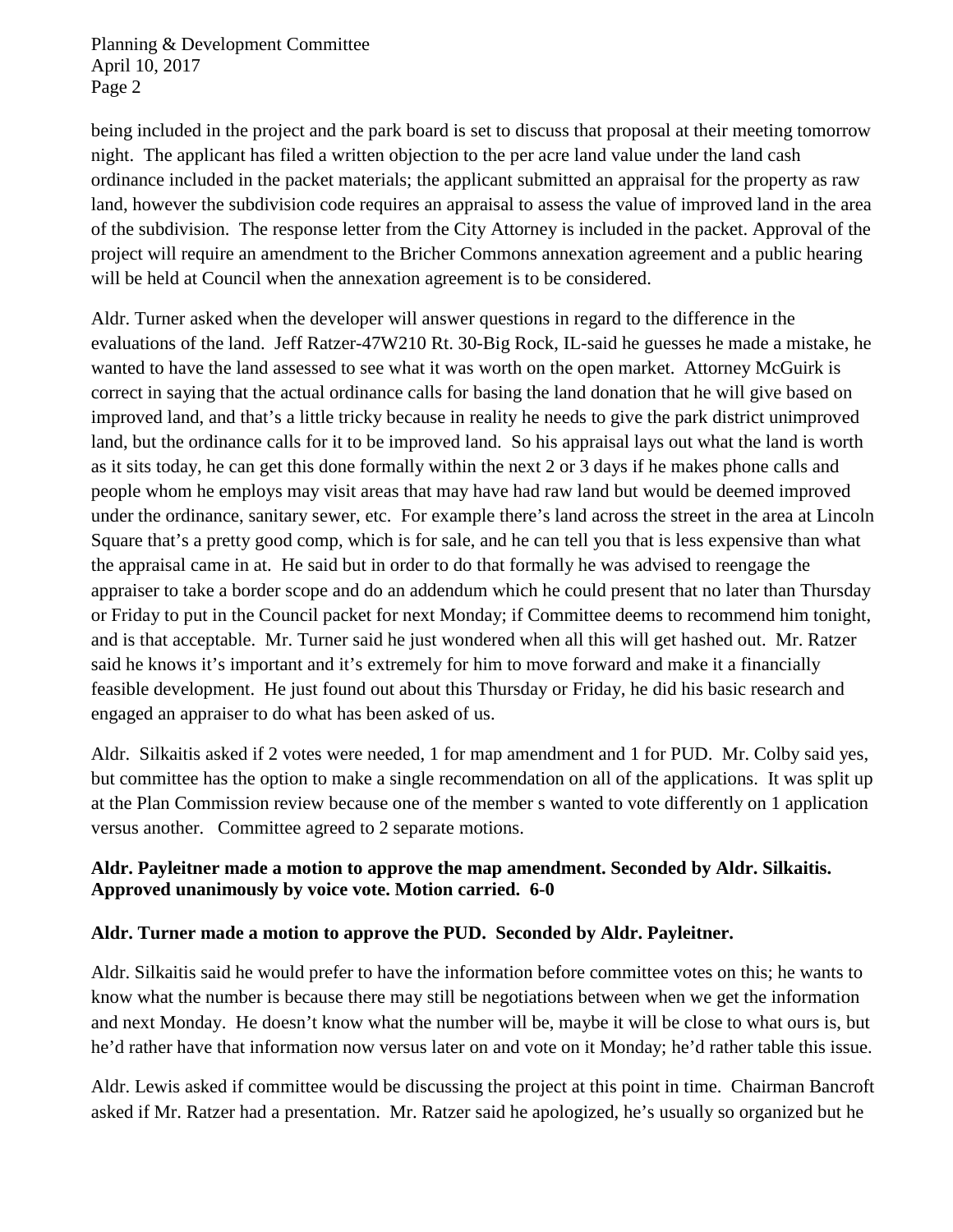does have a brief summary and some pictures of the site plan. Aldr. Lewis said it's completely different from the concept plan.

Mr. Ratzer said the site plan seen tonight is basically 6 months in the making, we've had meeting, drawing, plans, re-plans and hearings, and at the end of the day this site plan encompasses requests made by staff, Plan Commission, Geneva and Aldr. Lewis regarding the sidewalk. The property consists of 250 multi-family apartments, attached garages, high-end finishes and an extensive amenity package and the plan is to build this all in 1 phase. They hope to break ground approximately May  $1<sup>st</sup>$ . The first buildings will begin construction in July with the anticipated first resident will be moving in by December 2017, with final CO's on the entire community about October 1, 2018. He and his experienced development team were present for any questions and he asked that Committee please recommend this for approval to the Council which meets next Monday; that would be greatly appreciated. He said he has sat in on a lot of meetings, both his own and other developers that have made presentations here in town, and one thing that stuck him that committee was concerned about was the market viability of this project and whether it was needed. He personally did a market study in October when we decided to buy this property and he saw that these apartments were definitely needed, but because of what he has seen and heard throughout these meetings, he went out and ordered a feasibility study; which is in the packet. He did that mostly because he was pretty confident, but the feasibility study backed him up and shows the city could use class A multi-family apartments and this site is absolutely perfect for it.

Aldr. Turner said without Geneva getting involved in this, were they planning on the secondary entrance to begin with. Mr. Ratzer said no, not the secondary right turn, the traffic study did not warrant either a light or a right turn lane, but Geneva contributed their input of liking 2 right turn lanes. We didn't want to do either of them due to the cost and not being warranted, but there were a lot of members of the Geneva populous at the March  $21<sup>st</sup>$  meeting who had the same traffic concerns, so as a compromise we allowed 1 to get traffic through, even though it wasn't warranted per the traffic study. Aldr. Turner said from a safety standpoint he does feel a secondary entrance/right turn lane is needed. Chairman Bancroft clarified that there is a  $2<sup>nd</sup>$  entry way. Mr. Ratzer said that is a secondary entrance, just not a right turn lane. Aldr. Turner said he just wants 2 entrances in and out just in case. Chairman Bancroft clarified that they didn't want that to have the turn lane. Aldr. Lemke asked if that would be built right away. Mr. Ratzer said it's in conjunction with the development, but the plan for right now is to try to build in an orderly fashion; first will be the clubhouse to have a base of operations, simultaneously with 3 or 4 buildings, and then it will go around the circle, but he's not sure if they will go from the top and down or the middle and down, but once we get toward the bottom, the secondary entrance will be built. He said it might make sense to build the 2 early because that can be where the construction goes in later; whether it's paved or not. Aldr. Lemke said you won't want to put the finishing course on, but the binder course and then the finishing course once construction is over, but it would be helpful in keeping the construction traffic separate from the residents. Mr. Ratzer said that's what will happen, they don't allow construction traffic through residential, so at the very least if not day one, once the 3 or 4 buildings start getting C.O.'d then that will be a utilized entrance and exit. Aldr. Lemke asked about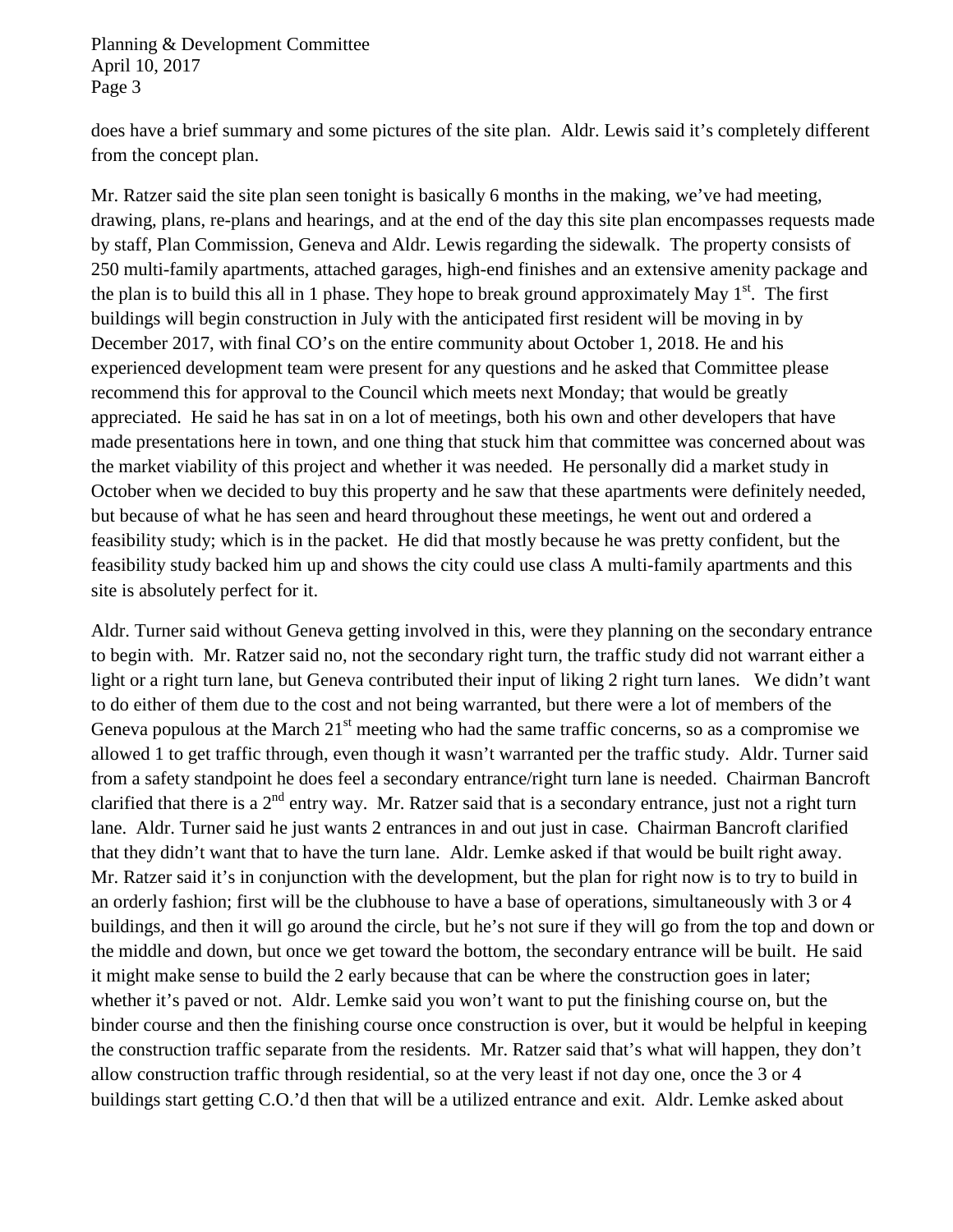Camden St. Mr. Colby said that is the street directly opposite the main entrance which enters the singlefamily neighborhood that is in Geneva, directly across from the main entrance.

Aldr. Lewis said she truly appreciates the sidewalk and thinks there will be future connections, and if it's not started somewhere it will never get connected. Upon the issue of sidewalks and connectivity, the open green space to the left by the wetlands it looks like the sidewalk wasn't put on the outside of that part and she wondered why it doesn't go around the 2 buildings. Mr. Ratzer said because they're end buildings he wanted to be sure that each area had some kind of connectivity to the clubhouse area. Aldr. Lewis said all the buildings by the detention pond have sidewalk and then it comes down and she wonders why it doesn't continue across the back. Mr. Ratzer said you have to look close those are shadowed, so they do have sidewalks, they are there. Aldr. Lewis said she went back and looked at the minutes for the concept plan in January and the consensus for the Committee was that the road that could have been a vehicular road to Meijer/Lowes wasn't necessary but all were interested in having a foot/pedestrian path, and she doesn't see that in the plan. Mr. Ratzer said the reason is it's a bad exit, and as soon as a resident would walk out, they would see the back of the shopping centers, dumpsters, and tractors and trailer making deliveries; he can't hide the shopping centers, but he can hide them on his side with berms and trees. He said if 1 tenant comes to him and says they'd like a cut-through, he probably wouldn't do it; but if he gets 5-10 tenants then he has a customer concern and he would consider doing it in the path, but it would have to be based on it being used, not just putting it there. He has designed and laid out many properties over the years and he doesn't think it's a good idea, he said if this were in front of a retail center that's totally different, but the back alley is just not an appealing look. Aldr. Lewis said she just wanted to make the committee aware that it was discussed but is not in the plan, and she would ask that in the future Mr. Ratzer would entertain the idea if it were warranted or necessary. Mr. Ratzer said he would say yes to that but this not being written by me, it's being presented to me and would have to be written that it would be his sole discretion, so it doesn't mean it will happen but he will try to show good faith to consider it, which would come from his residents. He said it's not about money; it's about curb appeal, which there is none exiting that area by foot.

Aldr. Lewis asked where there was 1 no vote from Plan Commission. Mr. Colby said there was concern as to whether the applicant would be agreeable to providing future cross-access and that commission member wanted to see that as a requirement to the PUD approval.

**Aldr. Turner amended his earlier motion to approve the PUD subject to the outstanding items of finalizing comments with Geneva, resolution of the school/park land cash items-recreational amenities contribution, land cash ordinance dollar amount, and amendment to the Bricher Commons annexation agreement. Seconded by Aldr. Payleitner.**

**Roll was called: Ayes: Payleitner, Turner, Gaugel, Lewis Absent: Krieger, Bessner Nays: Silkaitis, Lemke Motion carried 4-2**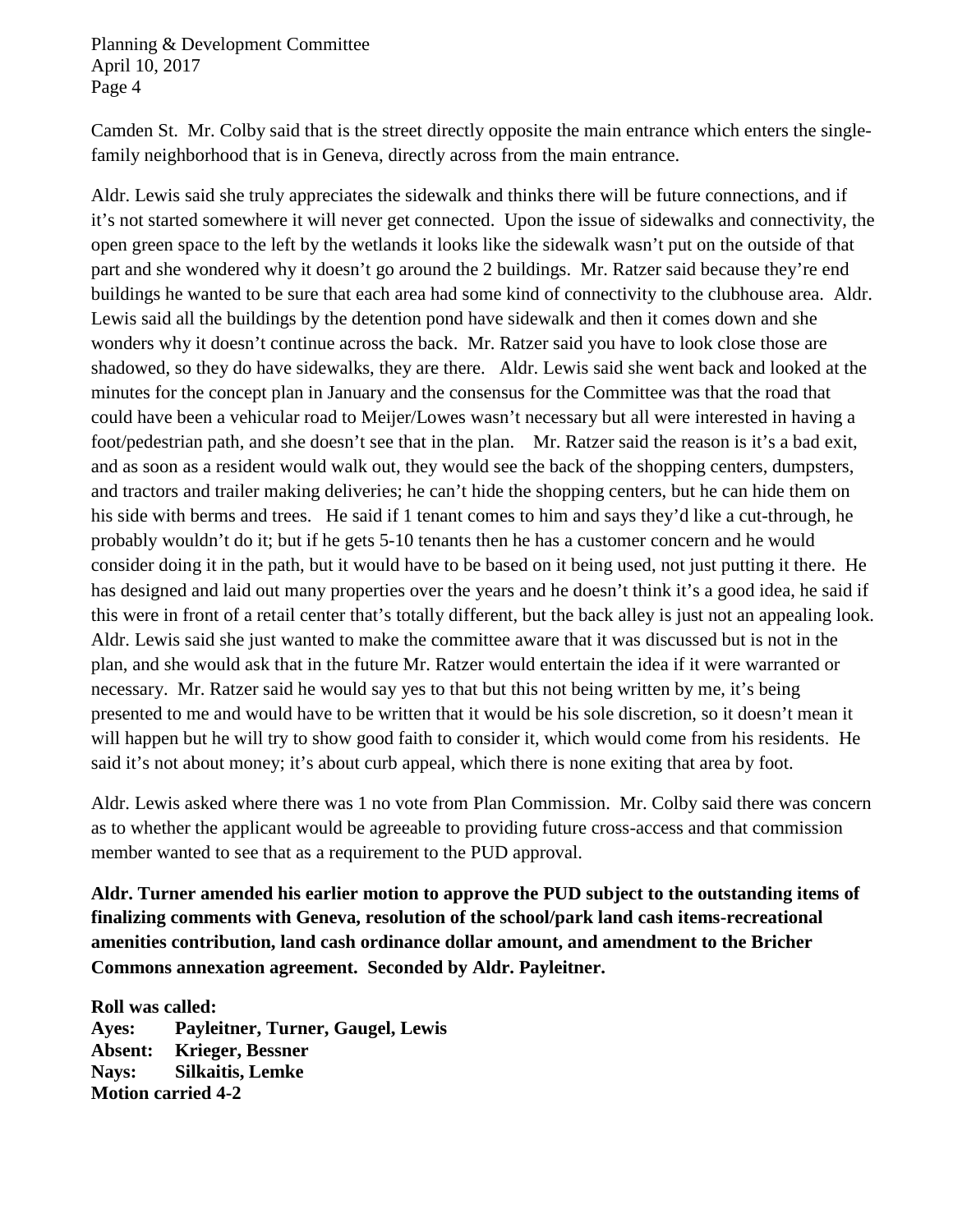Aldr. Silkaitis said he likes the project but cannot vote yes until he knows the information on the dollar amounts. Chairman Bancroft said he respects his position but if he decided to vote yes on it subject to, the rest of the committee is actually in no different position because you will look at that land cash number de novo as soon as the information is available. Aldr. Silkaitis said he understands but to him the biggest issue is that dollar amount, and he would like to see it first.

b. Presentation regarding Beekeeping in Residential Districts in St. Charles.

Ald. Stellato rejoined the meeting.

Ms. Tungare said late last summer and fall there were consecutive conversations at committee meetings in August, September and October in regard to regulating beekeeping within residential districts of St. Charles, at that time we had received some complaints and concerns from residents regarding beehives in their neighborhoods; which is what triggered these conversations. At the time staff had brought forward an ordinance to regulate beekeeping and the committee had decided they wanted to handle this process more deliberately, as in directing staff to go back and gather more information and do some research in engaging stakeholders and experts to then bring back an ordinance for consideration. Since that time in January and March of this year she and Bob Vann compiled a focus group of 7 individuals and experts who have contributed this process; she then took a moment to acknowledge those individuals: Pam Otto-St. Charles Park Dist., Mark Bozik-ROE Schools Facilities Coordinator, St. Charles CUSD 303, Carol Schreiber-Neighbor adjacent to existing backyard bee hives, Angelika Masnica-Neighbor adjacent to existing backyard bee hives, Thomas Mollenhauer- Owner of TGM Insurance Agency, Sarah Fellerer-U of I Extension Horticulture Program Coordinator, Tom Luppino-Fox Valley Beekeeping Association. These individuals met at 2 meetings in January and March, both 2 hour long meetings, and contributed extensively to this process. Staff also engaged a third party facilitator; Mim Evans who is with the Center for Governmental studies with NIU, who will be walking us through a presentation showing research and information gathered by the group. Bob Vann will also be walking us through some regulations, criteria and standards for a proposed ordinance to regulate beekeeping in St. Charles; which will include a palette of criteria to pick from; for example one of those criteria could be regulating lot size. If the council decides they want to regulate beekeeping in residential areas, what we will do with the existing beehives in St. Charles; we know at this point that state records show there are 6 licensed beekeepers within the city corporate limits and 3 are registered in residential areas. One way to deal with the existing beehives would be to set an amortization schedule which would mean that within that period of time the existing beehives would have to come into compliance with any regulations that the council chooses.

Mim Evans-Center for Governmental Studies at NIU-148 N. 3<sup>rd</sup> St., Dekalb-She said as Ms. Tungare state stated this grew out of a discussion between neighbors over whether or not bees should be allowed in residential areas. The group spent some time learning something about bees, hearing each other's opinions and looking what had been done in other communities and that she would be sharing the findings and suggestions developed from the group of how St. Charles might approach this topic.

Ms. Evans then shared the basics of backyard beekeeping; honey bees live in colonies that are housed in stacked boxes that we would normally call hives. They leave the hive and travel several miles in search of pollen or nectar in which they bring back to the hive and make into honey and other products. In the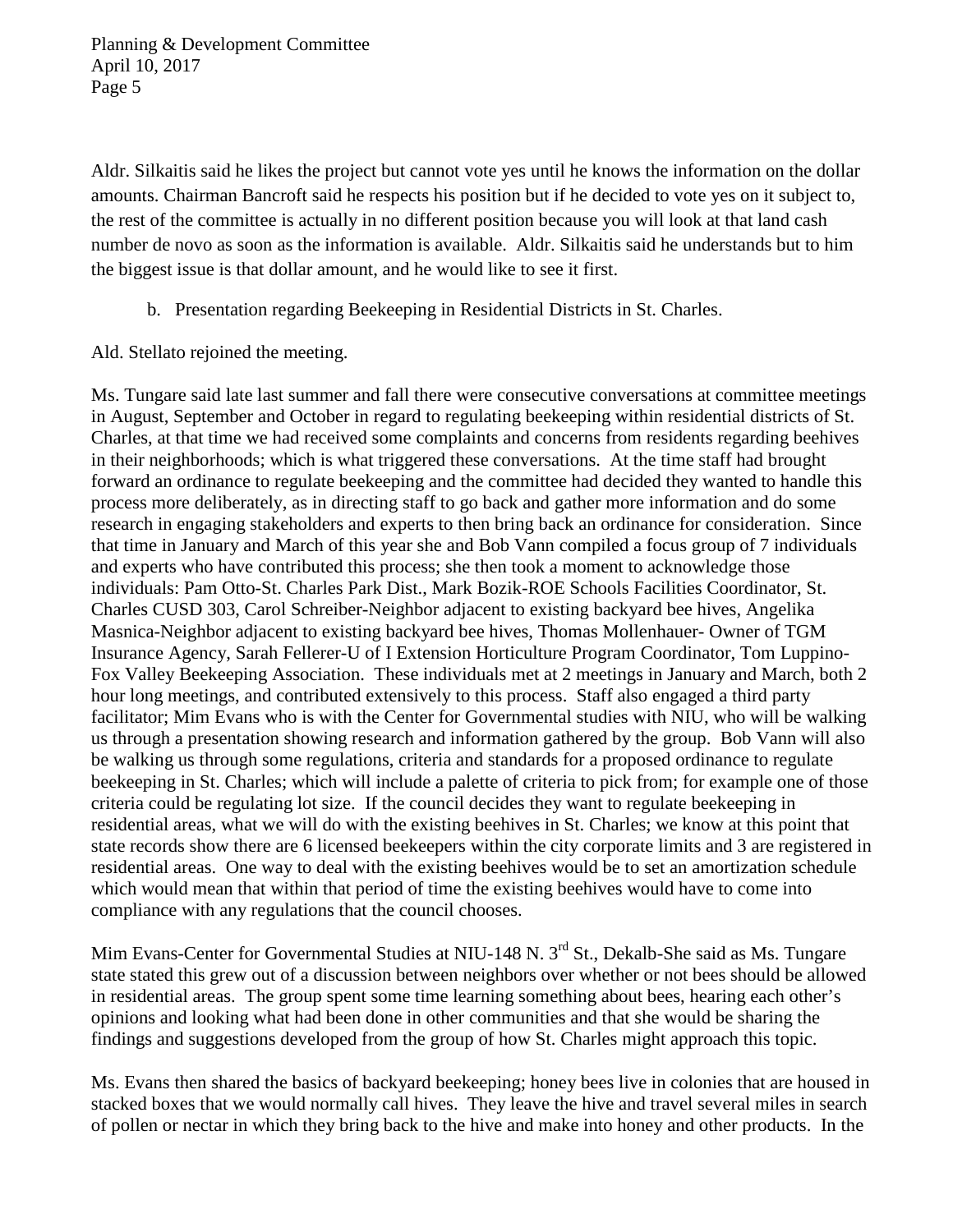process of doing so they do provide the valuable service of pollinating plants both ornamental and food crops. At certain times in the life of the colony they do swarm, this is not a regular occurrence, but does happen when the bees want to form a new colony or are looking for a new location for their nest. Honey bees are a part of the natural environment here in St. Charles whether they are in a domesticated hive in a backyard or living wild and will continue to exist whether regulated or not in some form. Honey bees do provide a valuable service and as many of us have heard there is a decline in the honey bee population nationwide, it is not clearly determined what that decline is cause by, but it is having an impact on food production.

Ms. Evans said one of the main points that the group spent quite a bit of time discussing was that there is a big difference between wasps, hornets and honey bees. Wasps and hornets behave quite differently than honey bees but that to the average person they all pretty much look the same. She then showed a chart illustrating the differences; if you get close enough to a honey bee they have different colors, shape and different wing configuration. Wasps and hornets are bigger than honey bees, they carry their legs differently when they fly, and their behavior towards humans and animals is an important difference; wasps and hornets tend to be aggressive, where honey bees are not aggressive unless their hives are threatened. Some of that is due to different food needs, wasps and honey bees are interested in plants, where other insects are interested in food, garbage and other insects, but have a much more likelihood of coming into conflict with people than honey bees; who are interested in the plants. Bees are not as aggressive as wasps and hornets is that when bees sting they also die afterwards, so they are understandably reluctant to do that, they have a barb at the end of their stinger and literally lose part of their body when they try to remove it from their victim, whereas wasps and hornets can sting multiple times without any injury to themselves. She said they live in different way with honey bees living in larger colonies than wasps and hornets are likely to.

Ms. Evans said now that we know a little bit about the difference between wasps, hornets and honey bees, here are some of the concerns heard by the group about having honey bees live in their same areas:

- Attractive nuisance-a colony can be a curiosity, in particular to children who may want to investigate, and the nicer they look the more likely it is that somebody will come over and poke around.
- Disruption of backyard activities-people utilizing their backyards, as we all do, may be disturbed by bees flying by or even just the thought of the fact that there is a beehive in the next yard could be enough to keep people from being comfortable in their own property.
- Health concern-there are people who are allergic to bee stings, epi pens was thought to have on hand by those with beehives, should there be an emergency, but that will not work because a prescription is required. This is an issue if someone is allergic or doesn't know they are allergic and doesn't realize it until they get that firs sting and that could be a medical crisis of some sort. It was also pointed out that most folks who believe they are allergic are not allergic in a life threatening way, but more in an annoyance sort of way in that it hurts, swell and itches. But those who do have a life threatening bee sting allergy, this is a real concern.
- Hives attracting unwanted wildlife-this is a possibility, however it is more likely that it is wildlife that is already in the area that they come to investigate and unlikely that wildlife that was not already in the area would make a special trip over to a neighborhood to investigate a backyard beehive.
- Swarming-this does occur and what to do when a swarm happens outside the property in which the hives are located is a concern to neighbors and seeing all those bees gathered in one place can be quite threatening and not knowing who to call can be a difficult situation. The beekeepers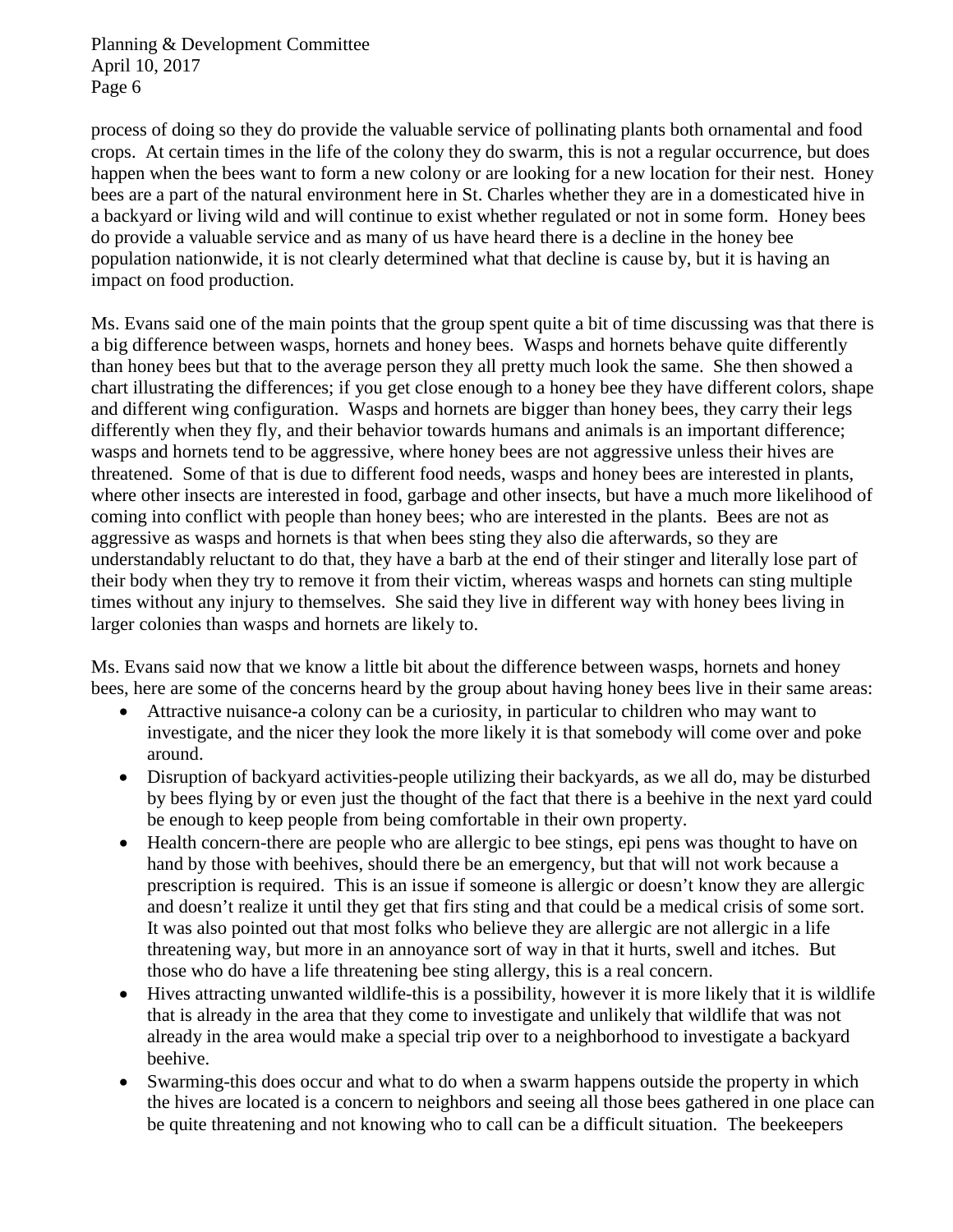> who were part of the group said that swarms are actually an opportunity for those who are beekeepers to gather in an entire colony and that is something they are very interested in doing and is considered something of a bonanza and they could be contacted and would be very happy to collect that swarm and remove it.

Ms. Evans said St. Charles staff did a survey of other Chicago area communities to find out which ones had ordinances, which ones didn't, and what the contents of those ordinances were. Of the ones surveyed:

- 10 do not allow beekeeping in residential areas at all.
- 8 allowed beekeeping with some regulations of some sort, in some cases quite a bit of regulation and in some cases very little regulation.
- 1 does not allow beekeeping at all and therefore allows it by default, very much the same situation as St. Charles is in right now; it has not been discussed.

Ms. Evans said they discovered that Minnesota had done a very comprehensive study of how communities in that state were addressing backyard beekeeping. In the survey they did 40 communities did not allow it at all, 32 did allow it with some sort of regulations and 21 did not address the issue. Interestingly the ones that did not address the issue, some of them felt that by not addressing the issue they were allowing, and other felt that by not expressly permitting it, they were disallowing it. So it's a different interpretation in Minnesota depending on where you are as to whether or not having an ordinance means you can or cannot have beekeeping.

Ms. Evans said the group then looked at the ordinances that do exist, both in Chicago and Minnesota, and we found there are certain components to most of those, which fell into three categories. The process by which someone is given permission to have a backyard beehive, the characteristics and requirements physically of those beehives and the yard in which they are located and some other miscellaneous issues that were addressed by some of the communities. She then shared the process by which one is given permission to have a backyard beehive, and some of the components often required:

- Training-so that those that maintained the hive knew what they were doing, in terms of being a good neighbor and keeping a healthy bee colony. Proof was required that they completed the training and can be obtained from the Beekeeper's Assoc., an educational institution or from some kind of public agency. In some instances there are online training programs and in others instances you have to attend in person and is a much more hands-on experience.
- Application and fee-making the application was the first step in getting permission. The application itself could gather certain information that the city would want to have on-hand; such as who is responsible for this hive, how can they be contacted in an emergency situation, where will the hives be located, etc. Fees were collected that were enough to cover the cost to the city of administering the beehive ordinance.
- Permit-could then be issued once all the previous requirements had been met for that person to keep that hive in the backyard. Some communities had a 1-time permit and others wanted that permit to be renewed on a regular basis to ensure that things were being kept up and that nothing had changed within the yard or within the hives that needed to be remedied before the permit could be renewed.
- Licensing-In Illinois it is required that beekeepers have a license from the Dept. of Agriculture so that is already given within any process that you might have here.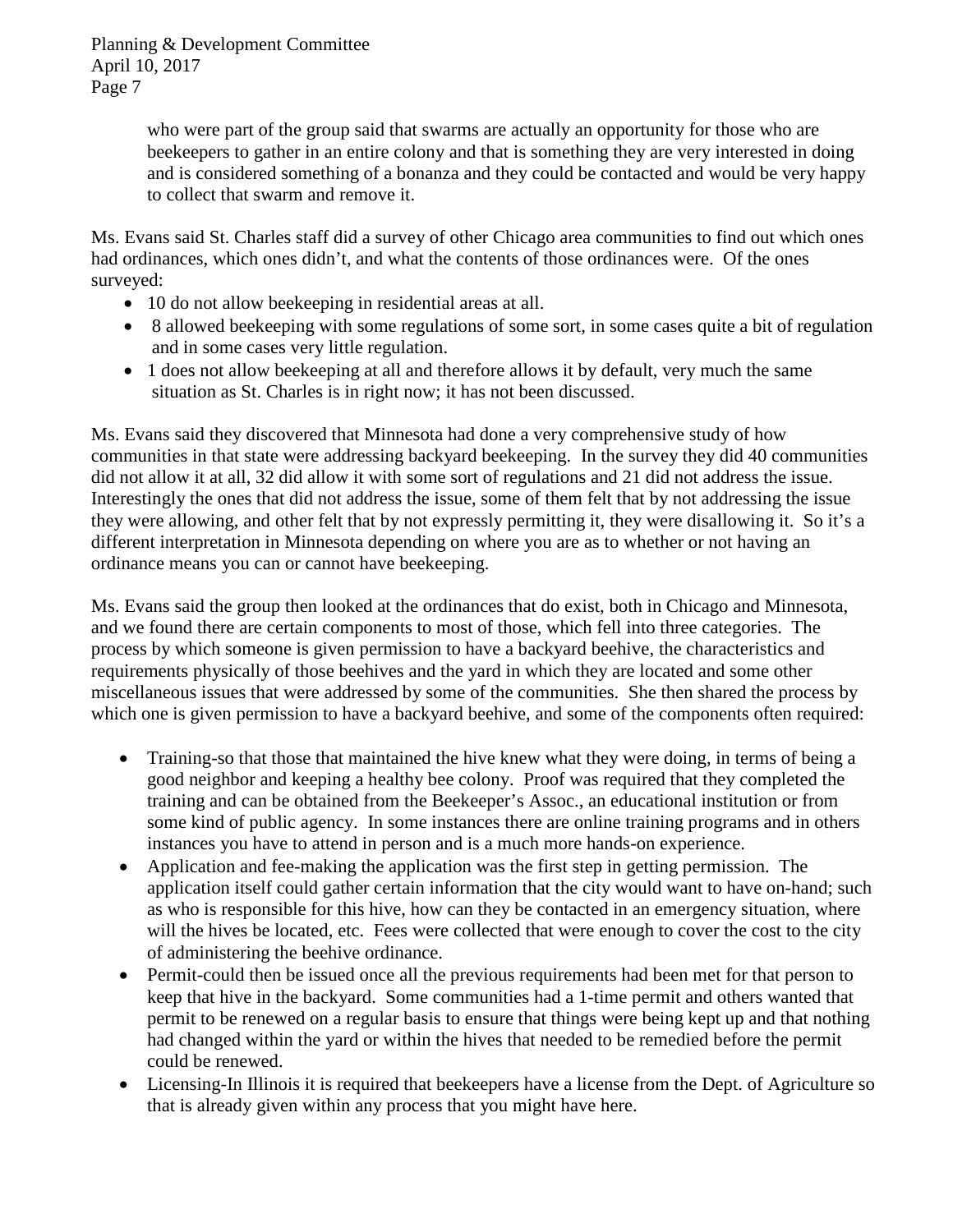- Notice to neighbors-is a big step towards creating a peaceful coexistence between the neighbors and the person that wants to keep the beehives. This is when you can provide quite a bit of education for the neighbors as to how to get rid of a swarm, who they can call with questions or an emergency, information to tell the difference between wasps and bees, etc. Who that notice would go to would have to be decided by Committee should they decide to have an ordinance.
- City inspection-in almost every instance after the beekeeper felt they had met the physical requirements for keeping the hive, a city employee would come out to inspect and ensure everything is in order.
- Handling complaints-which would also be included in the notice to neighbors; which is knowing what is a legitimate complaint and who do they go to and how it will be handled.

Ms. Evans said the group then addressed the characteristics of what the hives need to look like:

- Hive Construction-hives consist of a series of boxes and the number of boxes that can be kept is something the community can regulate; the size of the hives determined by the number of boxes that are stacked.
- Water source-bees require a source of clean water, and in the absence of clean water within the yard can be one of the main reasons that bees wander into neighbor's yards and find a bird bath or swimming pool, etc. Clean water within the property is an important requirement in ensuring that the neighbors are not disturbed.
- Flyway barrier-if the barrier is at 6 ft. as an accepted height the bees will fly out at a height higher than 6 ft. and have a tendency to then stay for some period of time at a height above 6ft. which limits their likelihood of interacting with people. This is generally required and that barrier could be a fence or dense vegetation that grow to the required 6 ft. height. Where that barrier is located is also something open to discussion.
- Location:
	- Zoning districts allowing beekeeping: Some ordinances have blanket statements that allow beekeeping in certain zone classifications
	- Number of colonies per lot: Some ordinances do not specify how many colonies may be on a lot as long as all other requirements are met. Others limit the number to as few as one or two regardless of lotsize.
	- Number of colonies per neighborhood: Some ordinances limit the number of hives that can be located within a single neighborhood. This requires defining neighborhood boundaries and keeping track of whether hives from past years are still active.
	- Required lot sizes: Many ordinances specify a minimum lot size.
	- Number of dwelling units on the lot: Most ordinances only allow beekeeping in single family areas with one dwelling unit per lot. However, some allow beekeeping where there may be more than one dwelling unit per lot.
	- Distance of hives from lot lines or neighboring homes: The distance required between hives and lot lines varies. While some ordinances only address lot size, this does not ensure that a hive will not be close to a neighboring yard.
	- Owner on site: Some ordinances require that the owner of the hives live on-site.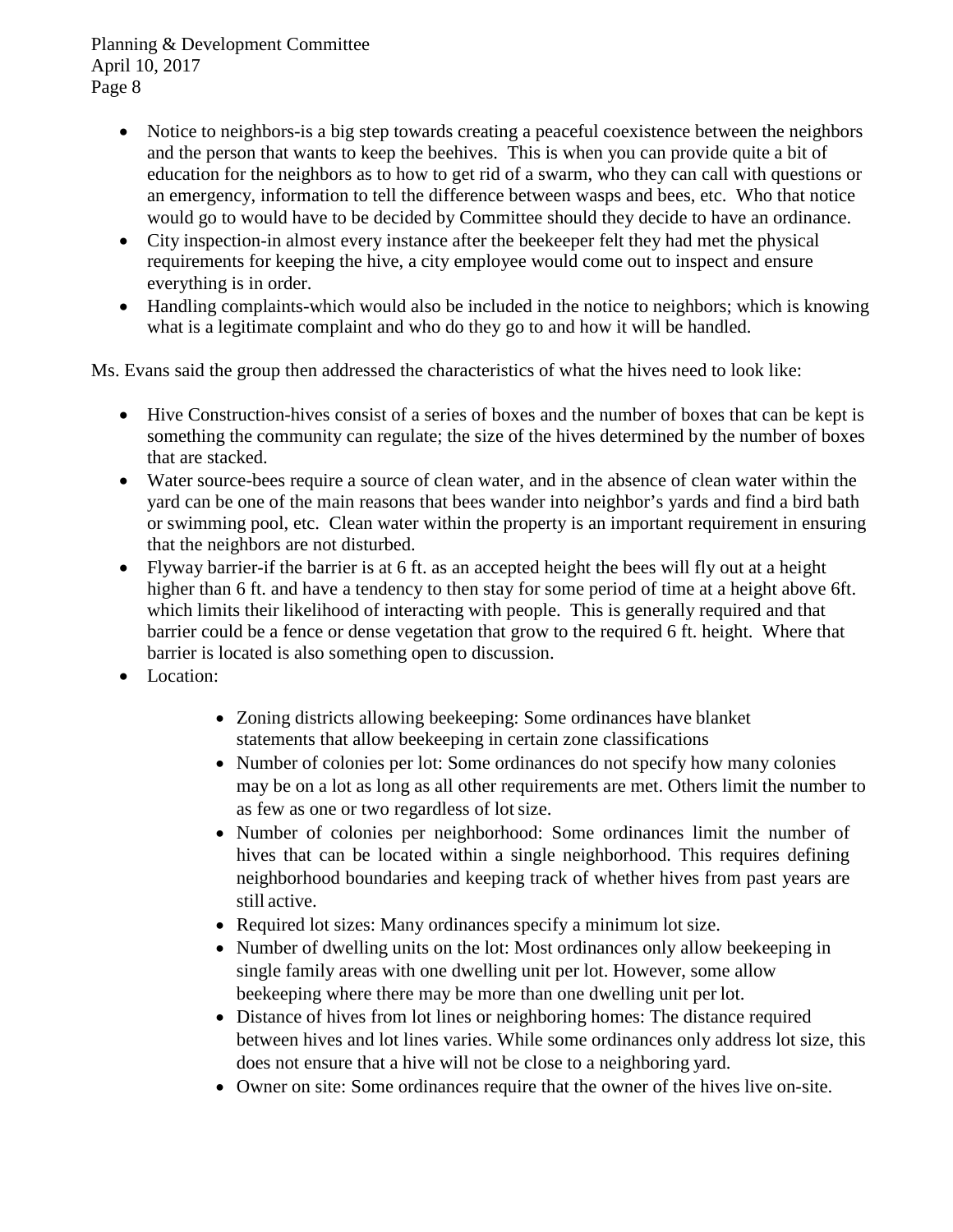- Miscellaneous issues: There are several additional points occasionally included in ordinances.
	- o Nucleus colonies: A nucleus colony is a small separate hive where the beekeeper can raise a small group of bees to replenish the main hive or start an additional hive.
	- o Wax and comb storage: There is some concern that if bees wax and honey combs are not stored properly they may attract undesirable insects and wildlife. Where these items are stored can be specified in the ordinance.
	- o Maintenance of hives and equipment: The ordinance may include requirements for maintenance of the hives, surrounding area and equipment.
	- o Assistance in swarm removal: The ordinance may include procedures for removing swarms from neighboring property.
	- o Liability insurance: Beekeepers may be required to show that they have liability insurance covering any damages or injuries as a result of the hive.

Mr. Vann then proposed some staff recommendation's and said he would like to seek some direction on ordinance standards that the committee may find necessary and that there should be a clear process to follow to be able to have beekeeping hives in residential areas.

- Training: The focus group felt this was very important and that is should be in-person training that should be completed prior to and part of the permit application. The city of Geneva and Wheaton Park District's and some bee clubs offer training. The training should include both how to be a good neighbor and how to raise healthy bees and the City should investigate how often the training program is offered and whether or not that will be adequate. Perhaps several different programs could be approved providing more options regarding timing and location.
- Permit: Staff is requiring that a permit be issued which would give information to city staff on the ownership of the property and provides neighbors with contact information, as well as the requirement to be posted at the site where neighbors could see it and what type of activity would be happening. He said he would like direction from committee in regard to the permit being either a one-time permit or an annual permit; there are pro's and con's to both. The one-time permit is a bit easier to administer, the annual would be more time consuming , although he doesn't see a vast number of these coming in, will allow staff to take a look at the property to be sure everything is compliance. A site plan indicating compliance with all physical aspects of the ordinance would have to be submitted to the City before a permit would be issued.
- Application fee: The fee amount should equal the costs incurred to administer (around \$65).
- State license: An Illinois beekeeping license should be submitted with the application, which is not an unusual requirement from other ordinances.
- Notice to neighbors-both sides of the aisle really felt this was important and the burden should be on the applicant to notify neighbors of his/her request to keep bees on a property and to let them know what to expect. An affidavit should be submitted with the application. All applicants must include the same information in their notice to neighbors. This should include education material and how to get help if a swarm is in their yard.
- City inspection: City staff should conduct an on-site inspection of the colony to ensure that all requirements have been met. The application/permit fee should cover the cost of inspection.
- Complaints: Neighbors should have information on how to notify the City of a complaint. Objective criteria should be established for determining a legitimate complaint.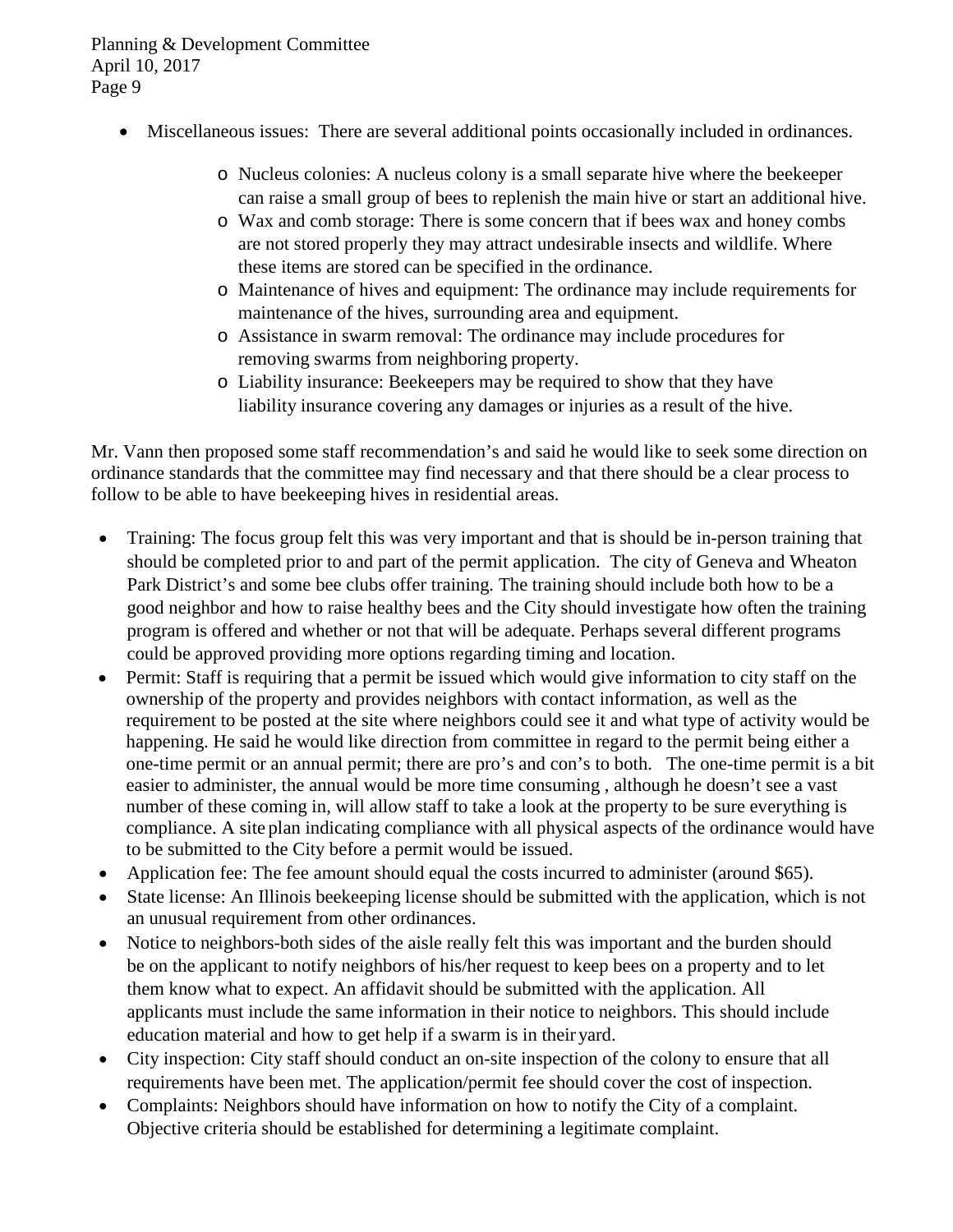Mr. Vann said as far as location; the City should determine where hives can be placed and will be good information for both prospective bee keepers and neighbors.

- Lot size: While many cities regulate lot size and they've used an acre as a benchmark, however this is not really the issue, the important factor is how far the hives are from the lot lines and seems to be critical based on the use of the property next door. The council, if they choose, can research the lot size.
- Number of colonies per lot: Staff recommends no more than 2 beehives.
- Location within the lot: Staff recommends that the 25 ft. setback be implemented in the ordinance, which would be where the hives are placed on the lot away from all lot lines. This will provide that buffer from the neighboring property owner for those bees to take flight and go where they want to go. He said there was a question regarding location for hives on roofs, he's personally never seen one, but those would have to follow the same regulations based in the ordinance.
- Number of housing units: Staff recommends only single family detached lots.
- Owner on site: Staff recommends that the owner of the hives must live on-site for accountability, maintenance and being able to contact them if there's any issue.
- Commercial locations: will not be a permitted use, only residential lots.

Mr. Vann then covered the characteristics of the hives:

- 6 upper boxes will be allowed, to get a total of 12 boxes.
- Water is a big factor; it will be required on the plan to show where it will be located and how it will be maintained.
- Flyway barriers-either a fence or heave vegetation at 6 ft. high in between the lot and the hives, and staff recommends that the fencing is required and must be on the property lot line. The school dist. weighed in on the issue of hives connected to schools, playground and parks, and they felt the fence would adequately take care of that.
- Hives vs. houses-this is not meant to address bee houses, wild bees or any other type of insects.

Mr. Vann said staff was looking for guidance on how to handle the existing beehives, whether there's an amortization process or a grandfathered process.

Aldr. Lemke asked if there are common strains likely to be used for residential beekeeping, perhaps in this climate vs. the south. Tom Luppino-Roosevelt St.-Apis mellifera is the scientific name for honey bees, there's Carniola bees, Italians; there are a couple of varieties that beekeepers stick to that are all honeybees. If you're concerned about Africanized bees from the south, they don't live here so it's not a concern. Aldr. Lemke asked if there are strains more likely to swarm. Mr. Luppino said no, they're all likely to swarm, that means their population is built up really well and nature says I need to split this hive so I can make another hive as everybody wants to reproduce. The original queen takes off with about half the population of the existing hive, and the hive left over makes a new queen and the swarm congregates in an area to figure out where they want their next place to live, and when they do that they gorge themselves with honey to survive the trip, so they can't even really sting you because their stomachs are so full.

Aldr. Payleitner asked why staff recommends commercial properties not to be permitted. Mr. Vann said because of the ability to maintain it; he doesn't think manufacturers or downtown businesses would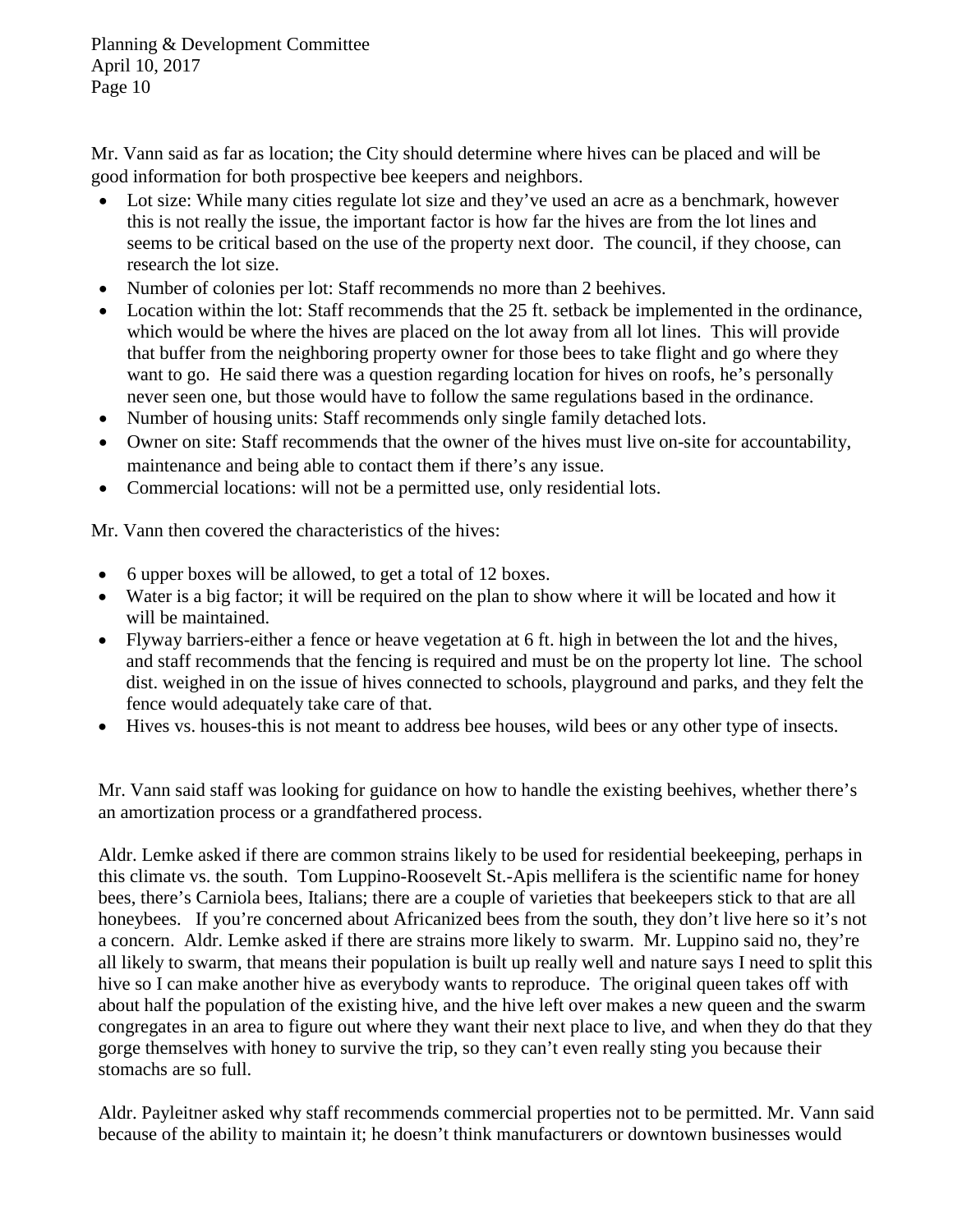want to do that. Aldr. Payleitner said she was thinking more in particular to Clarke because she thinks they have beehives, and they are very environmental. Mr. Vann said if that's something we want to put in the ordinance that's certainly doable, this was really more focusing on the residential component of beekeeping. Aldr. Payleitner said she gets it; she just doesn't want them eliminated by saying not a permitted use.

Aldr. Lewis said it seems like a lot of regulations; we have 3 beekeepers in town. Mr. Vann said that's what the state of Illinois has recorded, there's probably a couple more not registered. Aldr. Lewis said but there's not an abundance within the city limits, and she asked if those that do have hives if it's a hobby or for profit. Mr. Vann said he's not sure but he thinks hobby.

Dave Pszczolkowski-4N620 Powis Rd, Wayne-is a beekeeper as a hobby and has 4 hives, said even though there are no regulations in St. Charles the Illinois dept. of Agriculture has regulations that all beekeepers must follow and nobody can have a bee colony or an apiary without being licensed; so it's kind of redundant to the statutes addressed here. There are people that do this professionally, but they have 100's of hives and they may have them in different states and areas, but most people do this as a hobby which is not an inexpensive hobby; a beginning beekeeper can easily spend \$2,000. Even a hobbyist is interested in something, either they have an apple orchard and they want to pollenate their trees, or they want the honey, he personally gives the honey away to friends and family, they are not making any money off of it.

Aldr. Stellato said he's been on the Council for a long time and have never had an issue with bees, didn't even know bee hives existed, and if they did, they weren't an issue. He asked if the Committee had been briefed as to why we are here even talking about this issue; it's because somebody was not responsible and therefor posed a danger to some of their neighbors, that's why we're all here tonight. Ms.Tungare said yes, they were made aware of the fact of why this conversation was happening in St. Charles, and in fact of couple of the individuals who were invited specifically to be on the committee were individuals who had been subjected to a beehive next door to them. Aldr. Stellato said it was heard that when the queen leaves and looks for another hive and if that person doesn't have another spot for the queen to go, in this case, they ended up in the neighbor's yard. He just wants to make sure everyone understands the issue and that's why we're here tonight and he feels there's not enough regulations and this issue is in front of us today and we need to stop this from happening in the future. Aldr. Lemke said he was surprised that there were 3 or 6 locations where there seems to be 1 problem where there was swarming and close to the neighbors fence. Aldr. Stellato said one of the regulations is a water source provided at the hive and he asked who is going to regulate that, Bob Vann. Mr. Vann said inspection wise yes, but we will only see it when we're there, but he's not looking to be the bee police, which is where his question come in as far as an annual permit. Aldr. Stellato said if a water source is not kept readily available the bees will go to the neighbor's yard and as a neighbor I don't want them in my yard, and somebody else has that right too. Mr. Vann said that another reason why we decided that the owner of the property has to be more responsible to make sure that happens. Aldr. Stellato said he thinks it's an admirable hobby and he doesn't have a problem with it, it's when it affects somebody else and then comes in front of committee, and that's why we're here. Ms. Tungare said that's why the permit process will come in; it gives us the tools for enforcement. If we are issuing a permit and there is a complaint or 2 and there are objective criteria that establishes that someone is not coming into compliance then it will be a violation of the regulations that are in place. She said what is unusual about this topic is that it was spearheaded due to concerns and complaints from the constituent; otherwise we would not be having this conversation about beekeeping in residential areas.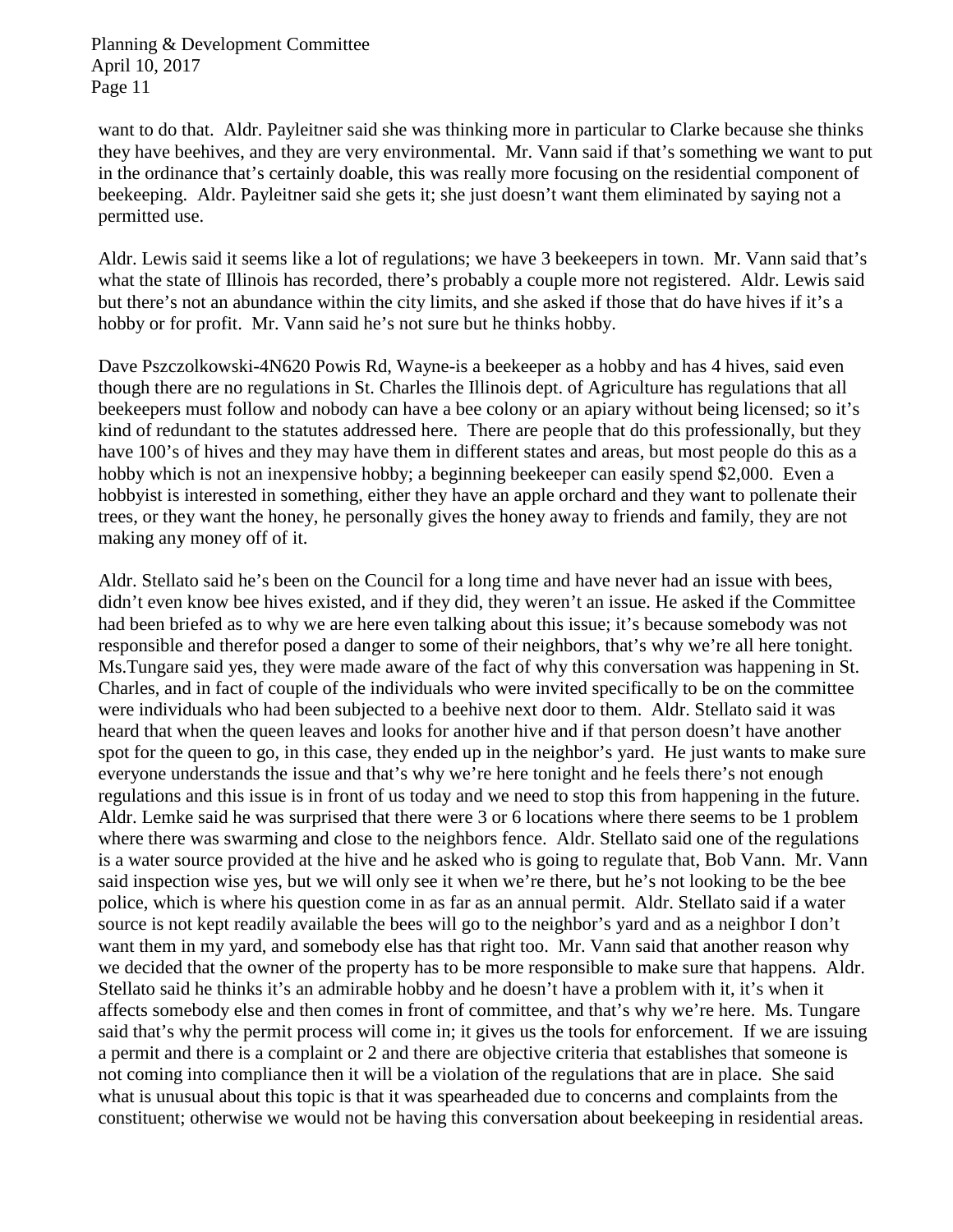She recommended that committee give staff some feedback to develop an ordinance, and if we could go more conservative with the criteria we will gain some experience from staff's perspective. One of the criteria she suggested was limiting this to a lot of 1 acre or more to allow us to get the experience under our belts, because she is not going to pretend to be an expert on bees, this was a learning process for staff as well. Mr. Vann presented a palette of criteria here and it's a belt and suspenders approach but that's what she recommends; to adopt all of the criteria in terms of lot size, setback, permit process, training and number of hives.

Aldr. Lewis said when she said too many regulations, she meant who is going to enforce all this and that's her concern as far as paying staff to be beekeepers, and are there volunteers that have this as a hobby that will step up and go do inspections, because she sees all these inspections for staff costing a lot of money. Mr. Vann said if we go down the road of writing an ordinance city staff would be the ones to enforce that because it'd become an agent of the government. Aldr. Lewis said who would be trained in the city to know what they're supposed to be doing with the hives. Mr. Vann said that's the criteria he laid out as far as violations; do they have a barrier, are the hives in the setback, etc., not the actual keeping of the bees, we cannot regulate that, other than the location of the hive, barrier's etc. things that we can point to on the ordinance to say you're not doing that and we can then enforce that.

Aldr. Payleitner asked if the state statute was consulted as the ordinance was put together. Mr. Vann said state statute as he knows it is the Dept. of Agriculture, he hasn't read it all the way through, but he doubts they regulate the distance of property lines, number of hives, etc. Aldr. Payleitner said she knows we have incorporated state statutes for our prior safety and then tuned it to our town and she wondered if that was a possibility as well. Mr. Vann said he doesn't know we want to go down the road of regulating the Dept. of Agriculture. Aldr. Payleitner asked if somebody violates that, who polices that. Ms. Tungare said that's why we would require the permitting process, so they can show us that they are registered. Aldr. Payleitner said so we can hopefully assume that the state has done some sort of inspection before they grant that.

Aldr. Gaugel said he thinks the bulk of this is good but the 6ft. high fence and the 25 ft. setback have him a little stuck, if you look at our residential zoning districts that really only allows for the 3 largest, the others require a rear setback, the smallest is 32 ft., so you'd have 5 ft. off the back of your property to have a hive, which is fairly impractical, and for somebody who wants to set a hive up they now are required to put in a 6 ft. fence. He understand the flight but he bets that if the neighbor has a really tasty flower garden, the bees are going in there anyway, so it seems a little arbitrary to him and he thinks it will be tough to enforce. It's almost as if we're saying unless you already have a fenced yard, it would be cost prohibitive for somebody to put a fence around their yard too. You look at the side setbacks as well and it limits us to RE-1, RE-2 and RS-1 are really the only properties that would make it comfortable for someone to operate a hive within, and he would almost say pick the zoning to where we want to limit it; he's not in favor of that but it seems like that what these restrictions are putting in. he said he wouldn't be in favor of the annual permit, it seems like a lot of maintenance as well as an unnecessary fee for responsible hive owners, and he wouldn't be opposed to one-time with duration on it (5-10 years). His preference would also be to grandfather all current hive owners in, and anybody new would then have to abide by any restrictions, if that how we choose to go forward.

Aldr. Silkaitis said he disagrees with grandfathering because it's not fixing the problem that's there now, and he's not in favor of grandfathering and he thinks an acre lot is a good idea and he'd rather go every year because with anything, people will slack off. He said he believes there are more than 6 beekeepers in St. Charles and those are the ones he worries about, all the ones that do not know what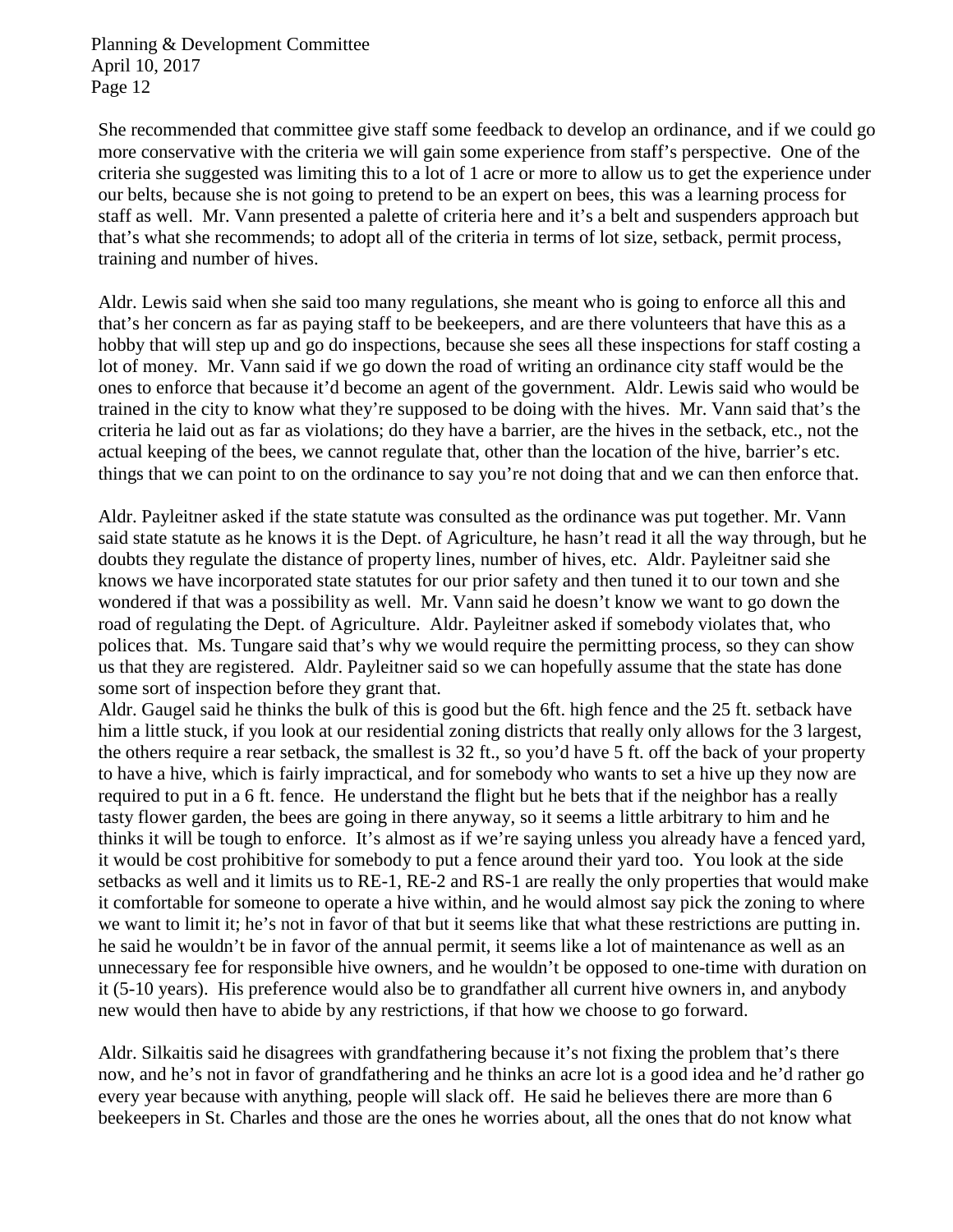they are doing. He's not in favor of grandfathering, he likes the minimum of an acre, the setbacks are a good idea, and as far as the fence, if you have an acre lot that's not an issue.

Aldr. Payleitner asked if the fence is required around the hive, not necessarily the whole property. Mr. Vann said the school dist. weighed in on the boundary of that lot for park and school, so we have to be consistent as to how we will enforce this; we can't do it for some lots and not the others. Aldr. Payleitner said the picture seemed to be just the hive enclosed. Mr. Vann said the recommendation is the rear yard lot lines. Aldr. Payleitner asked how we grandfathered the chicken ordinance. Mr. Vann said we didn't, we never disallowed chickens, we just put in regulations. Aldr. Payleitner said we have never disallowed beehives either, so did we just move forward with requirements for all the chicken owners. Mr. Vann said we allowed chickens but there were no standards based on the current orders at that time. Aldr. Payleitner said but if somebody had 12 chickens, did we tell them it had to limited down to our requirement. Ms. Tungare said we gave them a period of time to relocate their chickens, but there are a lot of differences between bees and chickens, chickens were easier to regulate than bees that why with the bees we are going through the lot size, setbacks and fencing because we don't know what we are getting ourselves into. Aldr. Payleitner said ultimately we are all in agreement that its committee's job to make sure people are good neighbors and people can be assured that they have good neighbors, and that's really important here in this bee conversation. We live in town, and some of our neighborhoods are pretty dense, so we have to help people be good neighbors.

Aldr. Lemke said the thing that he's noticed, compared to what's been researched, it would appear that the licensing and the training that would be required for licensing and then there wouldn't need to be inquiry other than the same things that you would do with a lot size, fence or something to that affect. It does seem that we've had people there that may not comply and there may be some arrangement for amortizing if you have a nonconforming lot with 1 stack then we shouldn't be looking at 2 stacks.

Aldr. Turner asked if the city has any liability in case there is an attack or swarm because we don't have an ordinance. Attorney McGuirk said his best guess is no, he thinks we'd be immune from a problem with that. Aldr. Turner asked if that's because we don't have an ordinance. Attorney McGuirk said no it's because we enjoy sovereign immunity as a municipality. Aldr. Turner said he's not a fan of this at all, but if this goes forward and we have to have liability, he want to be sure we sustain our sovereign immunity on this and he recommends putting it in an ordinance, if we go that way.

Aldr. Stellato said he and Aldr. Silkaitis have an issue in their ward where we do have somebody who's caused a problem and if we said grandfathering for the people who are good beekeepers and don't have any complaints against them, but if somebody does get a complaint against them then they immediately have to comply or get rid of the hives. He asked if Aldr. Gaugel was more comfortable with that, because that would be a compromise and a way to address the issue in his ward. Aldr. Gaugel said he would be more comfortable with that and he appreciates the consideration, and he would be amenable to that in terms of the grandfathering but is still hung-up on some of the other restrictions, because to his knowledge it's just that one complaint that brought us here in the first place. He said he was made aware of a few others in the 4<sup>th</sup> ward that he subsequently went out and visited the hives and they don't comply with much of these, he's not sure if those are some of the 6 registered with the city or not, but they are not problems, he even spoke with their neighbors and there's no problems. He said yes he would be amenable to that; however it's some of the other stuff he has a problem with. Aldr. Stellato asked if they're grandfathered in would they be able to stay the way they are. Aldr. Gaugel said yes,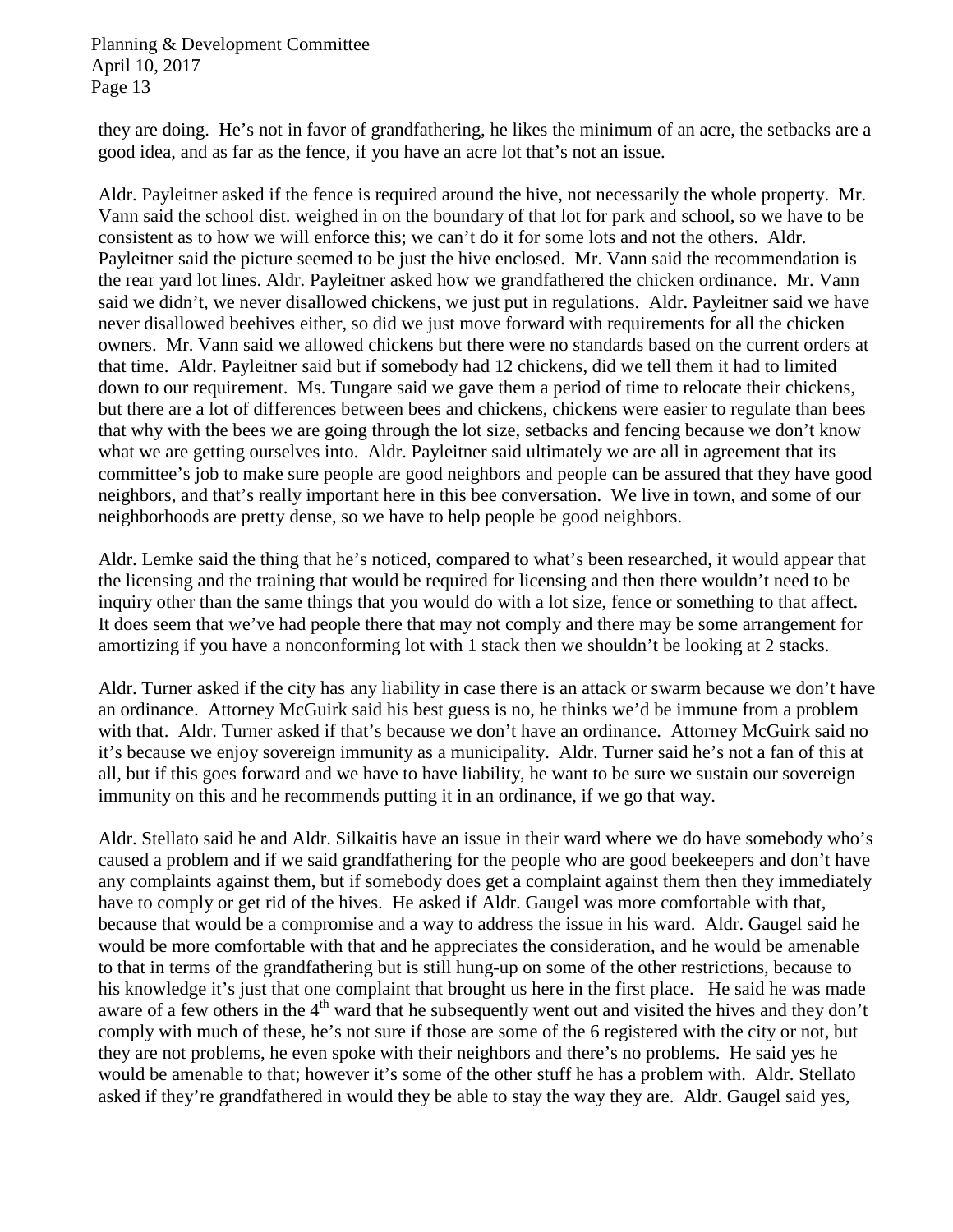unless they have a complaint, and he hopes our phones don't light up with complaints over the next day.

Aldr. Lewis said she doesn't go along with the grandfathering and she feels it should be amortized in over a period of time. She asked if this is something we could put a 3 years and we'll take a look at it and see if it needs to be changed, tweaked or revisited to see if it's working seeing as though we are breaking new ground here, with the idea that we will come back and look at it. Ms. Tungare said absolutely, we can write that into the ordinance to where the council could set a deadline in which staff is to bring it back in about 3 years and revisit it. Aldr. Stellato said if this gets passed and then it gets a sunset clause 3 years later. Aldr. Lewis said no necessarily sunset, she not saying for it to just go away, but maybe it's really not working or needs to be changed, or working better than we thought. Ms. Tungare said we have done this with other programs, in about a year or so if an ordinance has passed, we can come back and give the council an update on how things are going, our enforcement process, what has been working well, what has not been working well, how many beehives exist in town, how many have been amortized, how many came into compliance and how many went away; we can set it up to do that. Aldr. Lewis said keep it a little more fluid in the beginning to keep a close eye on it.

Aldr. Lemke said knowing this is new ground he would defer to the 1 year review.

Aldr. Lewis noted that she doesn't like the rooftops; she's not sure why the hives would be up there.

Mayor Rogina said there's been a lot of work done by staff, committee and so forth; it's been very good. He would submit, given our history here, that most of the beekeepers in our community have been abiding by everything, and to Aldr. Stellato's point we have had absolutely no problem except in one circumstance. This is challenge, and is there a way legally and logically to settle that matter to get it under control to leave the rest of our beekeepers to keep doing their thing, because they're doing it well. All the best practices that are being pointed out by staff; he thinks most of the beekeepers are doing all of that and we do not have any complaints, beside this one issue that needs to be settled. Aldr. Stellato said he would almost suggest a "but for" ordinance, but for a complaint against somebody who has an existing hive, everybody else who has one already is grandfathered in, he personally doesn't have a problem with that, they can keep doing what they're doing. But we need some teeth in our ordinance that if there is a complaint against somebody, in our case there is that person then has to comply with the new ordinance which is minimum 1 acre lot and all the other applicable ordinances regulations that we are regulating tonight. It's a matter of letting the beekeepers that are doing their job keep going, it's a compliment that we haven't heard anything about it, but those that are not following the rules there has to be some teeth that we can use to protect the neighbors that are threatened and in a dangerous situation; he's trying to mix them both together.

Chairman Bancroft said wouldn't the teeth of this ordinance be the revocation of a permit, you can't do it. Aldr. Stellato said unless there grandfathered in, that's his point, what do you do about the grandfather. Chairman Bancroft said he thinks those that are grandfathered are still going to have to some level of permitting, any new hives would need a 1 acre minimum and a cap, but if you grandfather an existing one, the bad behavior piece he agrees with, but the way you will police the bad behavior piece of it is through the permit. In affect the revocation of a permit would be the repercussion for bad behavior. Aldr. Stellato asked if there were enough information here for the city Attorney to draft an ordinance. Attorney McGuirk said what he is hearing is a 1 acre minimum wherever those apply in the city, grandfathering in those who presently exist. Mr. Vann said if we're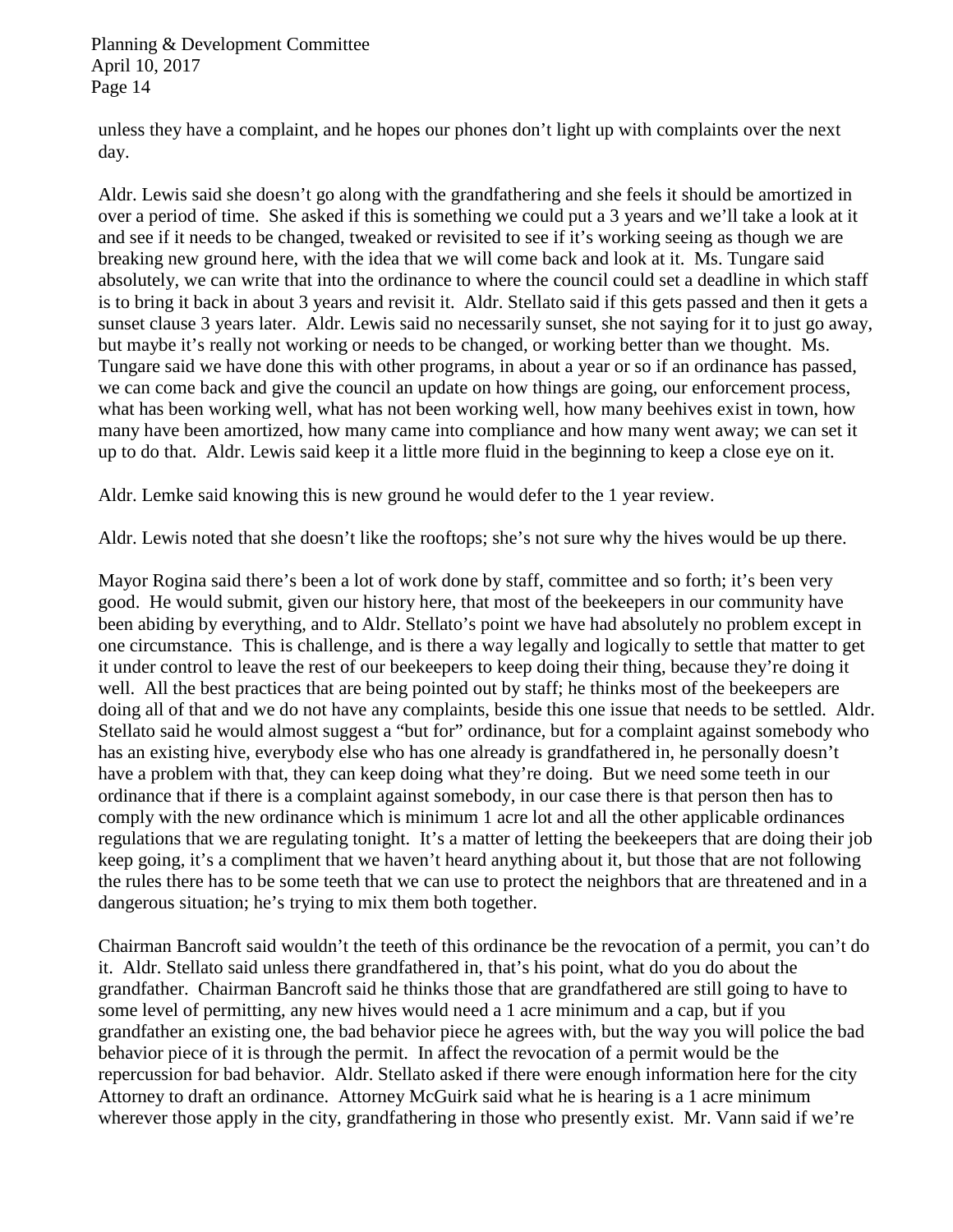going to set some standards of future beekeepers with some kind of provision to penalize the existing beekeeper, existing beekeepers are going to need to have a permit, because if we're going to take away that permit and that right and we get complaints, that the only tool we'll have. Aldr. Stellato asked if they just need to register with Building & Code to get that permit. Mr. Vann said register and provide basic information, it then goes down as a grandfather clause with the provision of complaints and then you have to follow the rules. If we don't have any problems with any beekeepers and they don't have any problem with the period of time to come in for a permit, and after that period of time they don't come for that permit, we can do a pre-permit, he just needs the address of where those bees are. Aldr. Stellato said he has no problem with that. Aldr. Lemke said that permit would also include the license from the state of Illinois, so we're all in the same place.

Chairman Bancroft clarified that with respect to existing beekeepers now who had a grandfathering concept may apply to some of the physical aspects of what we're requiring here that are impossible to comply with, but things like making water available and whatever it takes to be a good keeper, all of those things will still be part of the permit that this person has issued, and can be revoked if they misbehave. Aldr. Lewis said then they're not grandfathered in, are they. Chairman Bancroft said for example, if the ordinance says 1 acre lot and you only have a .5 acre lot, they're grandfathered in.

Aldr. Turner said to Mayor Rogina's point; putting all these regulations in and given that they already have a permit or license from the state, couldn't we just move this under the nuisance ordinance somehow, to not have a whole beekeeping ordinance. Mr. Vann said it's not a defined nuisance like a barking dog or a dog off its leash, he doesn't know how bees would be regulated, it would be tough.

Ms. Tungare said committee has given us some direction here and if we could get a recommendation to come back with an ordinance at the Council meeting on May  $1<sup>st</sup>$ , or it could be brought back to Committee. Committee agreed the sooner the better. Ms. Tungare said staff would work with the city attorney to draft an ordinance to bring to Council. After the ordinance has passed staff will work on the procedure aside of it in terms of the permitting process.

Aldr. Stellato announced to the audience that the Council meeting will be May  $1<sup>st</sup>$  and that they can check the website the Friday before to look at the ordinance.

Aldr. Gaugel said it seems at the end of the conversation here that the 1 acre seemed to have gotten a benchmark, that's not what's been suggested or proposed here. Aldr. Stellato said that's for any new hives. Aldr. Gaugel said that's not what this is saying, it says minimum of 2 hives per property, minimum distance of 25 ft. from lot lines permitted in the rear year only; that's not an acre property. Ms. Tungare said that's one of the criteria that you could be adopting, we just gave some examples. Aldr. Gaugel said he understands that, but his point is that he is not in favor of that, that's very very restrictive. He feels what's here is already quite restrictive for who could have a hive on their property, and he's not even in favor of that, but then to even go to an acre. How many residential acre properties do we even have in the city limits, and how many of those have beehives, we'd basically be saying "no beehives" if we put it to an acre. Aldr. Silkaitis said that's right, if you look at it more than half the community is banned and not right, so we're not doing anything that's new, we're just modifying with common practice to what we think fits St. Charles.

Dave Pszczolkowski-4N620 Powis Rd.-said they only way good judgement can be made is by education and something that was mentioned earlier; bees go where the flowers are and if you have an ordinance a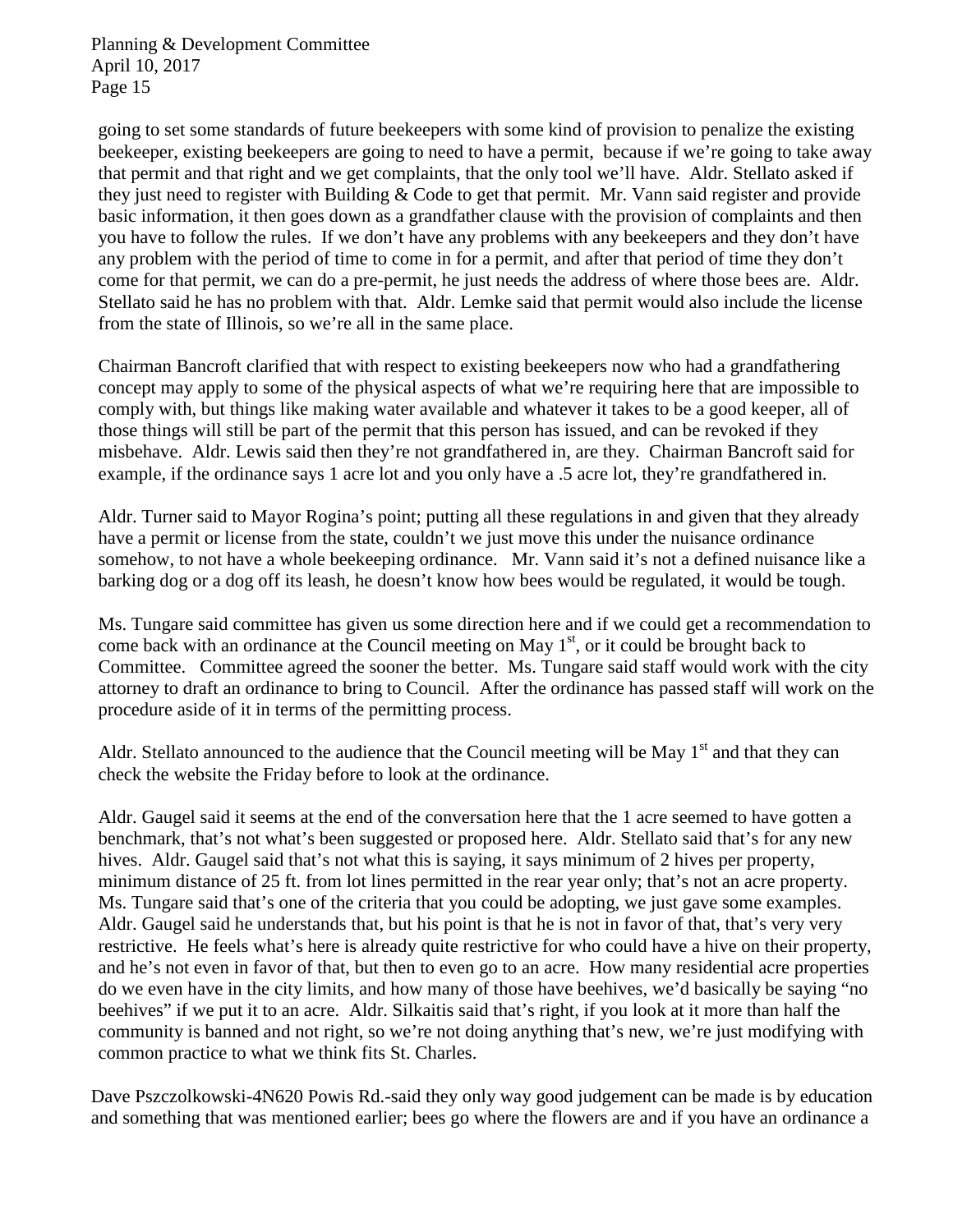square mile (640 acres) it's not going to be enough for the bees. Bees go at a minimum1- 2 miles from its hive for nectar, and even if there were no beekeepers in St. Charles everybody will have bees in their yard. 300 years ago there were no bees naturally there were other pollinating insects, the bees will be there in everybody's yard whether their beekeepers or not.

Tom Moldenhauer-owner of TGM Insurance Agency-St. Charles-he's a personal and commercial insurance agent for 30 years and one of his area of expertise is he insures over 500 beekeepers across the country and he insures anyone from a 2 hive operation up to 1,000's of hives operation. The vast majority of the people he insures are hobbyist and in order for them to enter the public and sell their honey they have to buy a separate liability insurance policy; which they do because they can't sell at that place without it. In the 30 years he's been doing this the one thing is they do it for the love of it, they're not doing it to make money, so as far as the water being put out or maintaining the hives, if they don't the bees will not survive. Every year they pretty much have to buy more bees because of disease, mites and bee die off right now is happening at an astronomical rate, so the more and more money they have to spend there just going to abandon us because his insurance costs \$350 per year for a \$ million liability policy. In the 30 year period he's been doing it he's had 1 claim regarding stings; a boy on a far property kicked over a hive, he was stung and had to go to the hospital, interestingly enough he sued and lost because of what he did. The single small operating beekeepers are very dedicated and are members to the Fox Valley Beekeeping Assoc. or Windy City Beekeeping Assoc. and go to meetings every month and are educating themselves on what they're doing. It's an eclectic group of people that he really enjoys working with over the years and he is sure he insures all the beekeepers in St. Charles so he knows who they are and he knows the passion they have for this and it upsets him that 1 incident would take away something that's been going on in St. Charles for decades without anybody even knowing about it.

Aldr. Payleitner said if there's only been 1 claim in 30 years, what does he insure against. Mr. Moldenhauer said a couple different areas; he covers the hives themselves, he's had an instance with a grass fire that burned all the hives, he's also had claims not associated with stings, like making candles and the candle failed and burned the house down. Another was at a farmers market an elderly woman tripped over a tend stake and hurt her shoulder to the tune of \$350,000. Aldr. Payleitner said though he would be able to tell us something else in terms of the safety of bees. Mr. Moldenhauer said the policy's he writes are actually commercial agriculture policies for his clients.

Tom Luppino-Roosevelt St.-said on the St. Charles visitors guide on page 44 there's a nice picture of local honey, and without local bees there wouldn't be local honey. He said he jogs in the park in the morning and there's signs with honey bees on them that say's "pollinator friendly-St. Charles parks", as well as signs coming into town "flower city designation" right when you come into town they are very proud of their pollinators and apparently honey bees, so there's just no fear of these things. The 1 acre is just too much, there's a lot of houses in his neighborhood that are on 50 ft. lots that be completely disallowed, and just because 50% of the communities around here banned beekeeping does not mean it's the right thing to do.

Dean Werner-1512 Jobe Ave.-said he was present this evening just to see the workings of this council and he has a small interest in beekeeping, but does not beekeep himself. He can see staff has put in a lot of work for committee to decide to develop an ordinance or not, but he also sees that in an attempt to make our fellow citizens good neighbors, he can't see a reason why we'd take such a situation and want to make an ordinance of it, if in fact there has been one complaint on beekeeping in this city. Again, he appreciates all the work that's been done thus far but he doesn't know that it needs to go any further to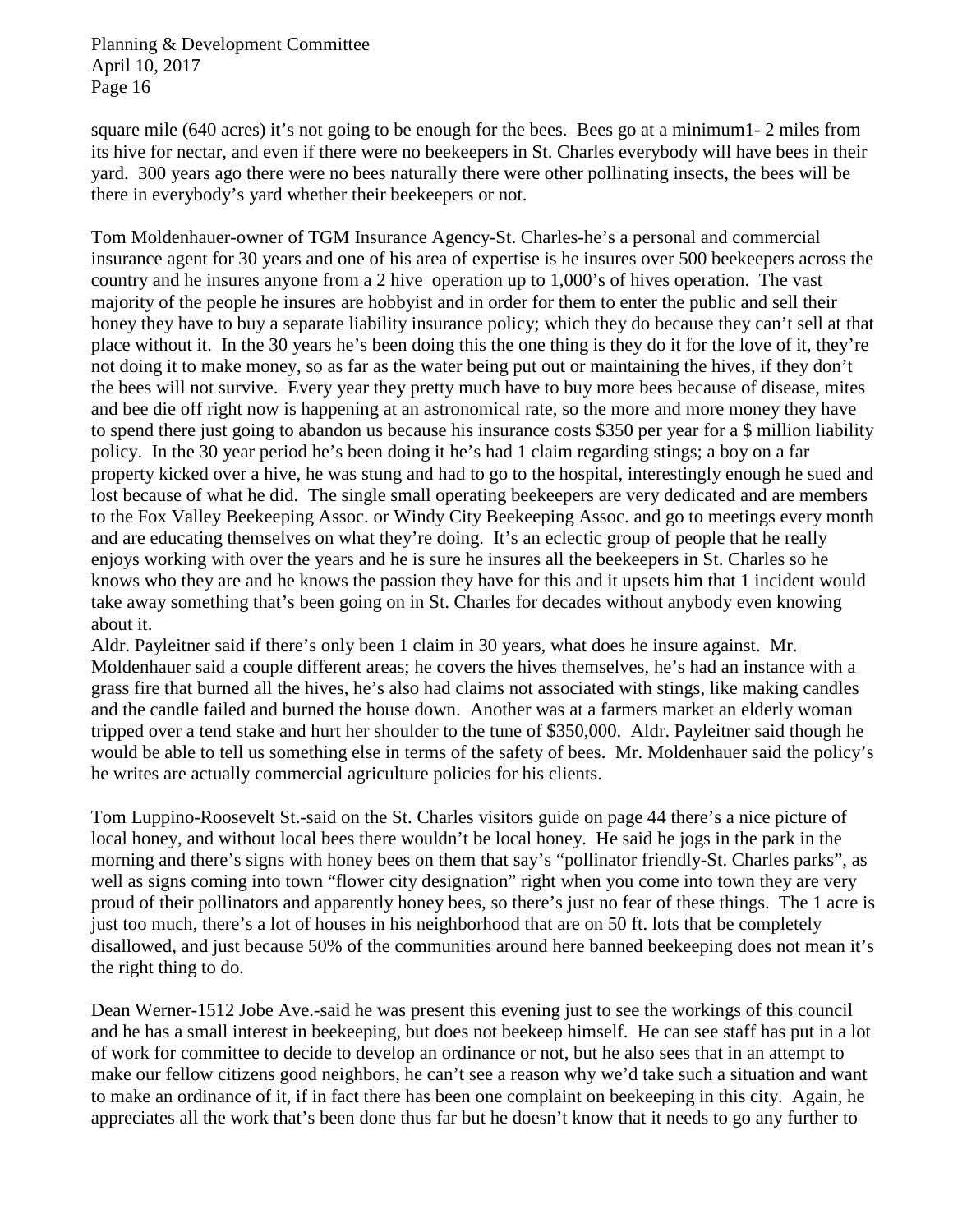spend his tax dollars enforcing and developing such an ordinance. Aldr. Stellato asked what teeth do you think we have then to enforce this complaint. Mr. Werner said he hear someone earlier mention a barking dog, now whether or not the police could approach an owner of a beehive and suggest that they're disorderly conduct, but he is certainly not a legal expert. Aldr. Stellato said that's why it's in committee's lap to create an ordinance that we have to enforce in order to make sure that doesn't happen again. Mr. Werner said there was also a comment made that there's no liability on the city if anything would happen to a fellow citizen regarding a mishap of a beehive. Aldr. Stellato said feel free to talk to the neighbors that were affected by it. Mr. Werner said he understands and appreciates the committee's time.

Terry Breen-Sunset Dr.-Thanked Committee for their time and looking over the ordinance and he sees the catch 22 committee is caught in. He reminded everyone how bees got here in the first place, by settlers who left the old country because they were overregulated, and now President Trump has said that we're overregulated and he asks the government agencies for every new rule they make, they eliminate 2 old rules.

Jody LaGesse-1518 S. Tyler-said she does agree with the 1 acre, she moved into her subdivision because it was in city limits and she wanted city services in an urban area. None of the lots in our subdivision are an acre and she did not want to live in a rural setting, and that's what it's slowly turning into. She understands bee numbers are dwindling and they pollinate everything, but there are no crops to pollinate in her neighborhood, only flowers, but this is affecting her life. She planted ½ the flowers last summer that she normally does because she wanted to see the difference in the bee population in my backyard, her yard abuts the beehives, and she had a whole lot more bees than normal. She's been stung once in the 30 years she has lived in St. Charles in her backyard, last year she was stung twice by honeybees, both on her arm, and she was nowhere near the beehive. She hates to put the kibosh on somebody's hobby, she has a hobby but crocheting doesn't infringe on anybody else's property, and the use of her backyard is now infringed upon because they can't use it. She has 2 1-year old grandsons, 1 she watches 5 days a week, the weather is coming now and the bees are waking up and she needs to be very careful with them in the backyard because there are more bees there than there used to be. She does we need bigger lots to put these on in a more rural setting because she didn't move to her house to live in a rural setting. In regard to the grandfathering, this will affect her and her concern is that if the people who have hives now are grandfathered in, does that mean as the population grows they have to add more stories to their hive and will they be limited to only having 6 by the regulation, or can they have more hives and more stories than people coming in.

Carol Schreiber-she served on the focus group which was an excellent experience and she learned a lot, but she also learned that there is a lot of things that need to be considered. She said this past weekend was a perfect example, it was warm and the children were out running the field behind her property playing hide and seek at night with flashlights and somebody is going to run into that hive, not on purpose, and somebody's going to get hurt. She has a niece, nephew and a next door neighbor that is highly allergic to bees and yes we can have domesticated ones that live in our neighborhood do it, but she was in her yard mowing and was stung 3 times in 1 day, and they were honey bees. This needs to be looked at, her Mom is 91 years old and has lived in St. Charles for almost 60 years and has been run off the patio by bees, this was only 1 summer, what will next summer be like. She wants committee to really think about this, we live in the city limits of St. Charles for a reason and do not want to have to deal with bees, beehives, or if an ordinance is past for goats or pigs or whatever; she doesn't live on an acre property but she thinks that's fair because it gives enough space for those who have beekeeping as a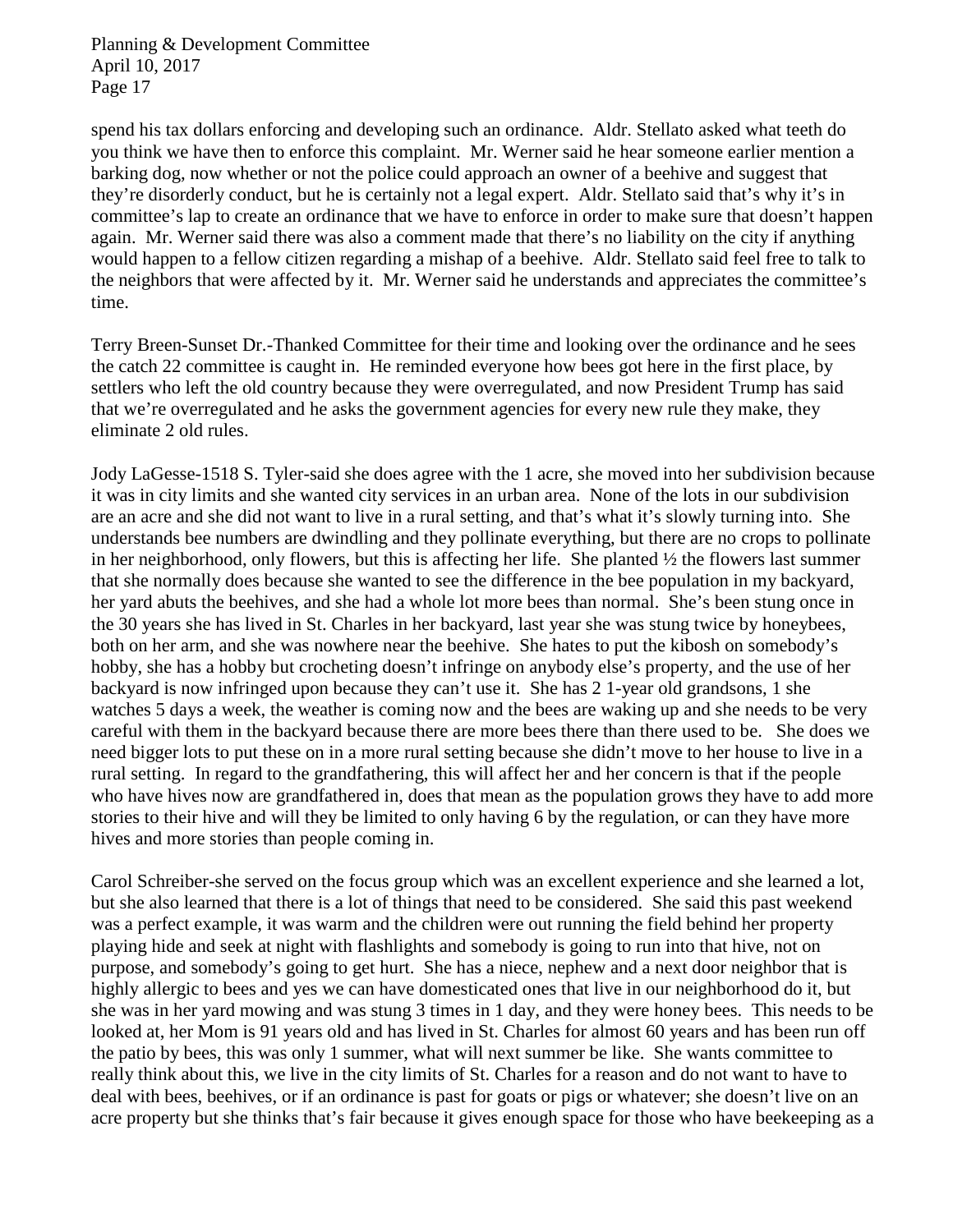passion to be able to do that passion. Her passion is being outside and enjoying her neighbors and her yard and she doesn't feel she can do that without a worry. Chairman Bancroft asked Ms. Schreiber if it was possible for the focus group to have reached a consensus. Ms. Schreiber said no, there was a lot of talk and a lot of learning, she suggested a setback of 100 ft., that was unreasonable so we compromised and she thinks any type of consensus would be very difficult and she wishes there would have been some other people on the committee that weren't directly affected. She and her neighbor were invited, and they appreciated it, but her neighbor has a small child that she can't let swim in a pool because it's a source of water the bees will come to. She thinks that maybe if some other members of the community were asked to consider something like that it might have been a bit different; there could have been a much more rounded thought.

Aldr. Lewis said both side make compelling arguments which is a little difficult, but we have acknowledged that there are other beekeepers in the city that we have not received complaints about. She's not sure there's any way of knowing that people do have beehives, if those people could be involved or the neighbors, because we do have a very real incident, she's not saying it's not.

Charles O'Nell-Naperville-has an issue with an ordinance and he thinks a lot more time and resource was put into this than probably should have. He's been a hobbyist beekeeper for 9 years now, bees are in his backyard and he's been stung about 5 times because he's gotten too close to his hive with the lawnmower. Honey bees do not attack people, yellow jackets do, and he doesn't know that St. Charles wants to be known as the city that doesn't promote beekeeping. The reason he is here is tonight is in hopes that committee doesn't enact an ordinance with full restrictions, perhaps we should be more concerned with the chemicals the lawn companies are using, that's a bigger threat going forward.

## **Aldr. Stellato made a motion to direct staff to draft an ordinance and bring it back to Council, seconded by Aldr. Silkaitis**

**Roll was called: Ayes: Payleitner, Lemke, Stellato, Silkaitis Absent: Krieger, Bessner Nays: Turner, Gaugel, Lewis Recused: Motion carried 4-3**

Ms. Tungare said an ordinance would be prepared and brought back to committee to be sure we have it right, rather than bring it directly to Council. Chairman Bancroft said he believes there was sentiment on this Council one way or the other to bring resolution to this, so he would fast track it. Ms. Tungare said staff would bring it to City Council.

c. Plan Commission recommendation to approve an Amendment to Special Use for PUD for Meijer, 855 S. Randall Rd. (Meijer PUD).

Ms. Johnson said Callie Robertson of Anchor Signs has applied to amend the Meijer PUD ordinance in order to modify the permitted wall signage on the building. 5 wall signs are currently permitted per the PUD Ordinance; however 7 are mounted on the building now. The proposal is to allow 8 wall signs and this amendment would bring existing signage into compliance and would also allow for an additional signs for a pharmacy drive-up to be installed in the future. Plan Commission held a public hearing and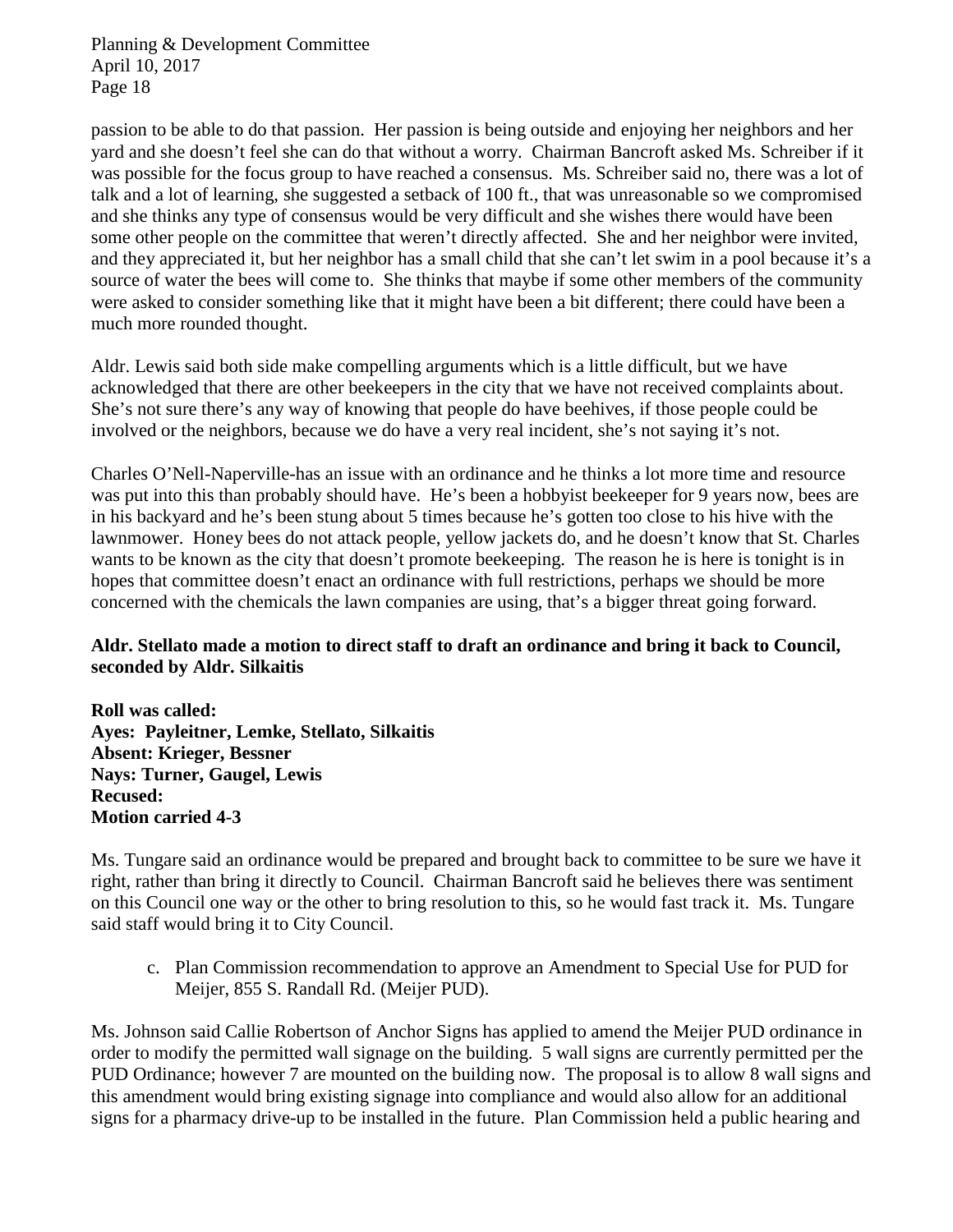voted unanimously to recommend approval of the amendment with the condition that the pharmacy drive-up sign be installed only after/if the pharmacy drive-up is constructed.

## **Aldr. Stellato made a motion to approve an Amendment to Special Use for PUD for Meijer, 855 S. Randall Rd. (Meijer PUD), Seconded by Aldr. Turner. Approved unanimously by voice vote. Motion carried. 7-0**

d. Plan Commission recommendation to approve a General Amendment to Title 17 of the St. Charles Municipal Code (Zoning Ordinance) pertaining to yard encroachments for pergolas and sports courts.

Ms. Johnson said staff is proposing the 2 amendments which relate to the permitted encroachments table in the zoning ordinance; that table lists where structures other than the principal structure can be placed within the required yard setbacks. The first proposal is to allow pergolas up to 3 ft. from the interior side property line in the RT-traditional residential zoning district and the CB2 zoning district. Currently pergolas are allowed up to 3 ft. from the rear lot line, but are not allowed within the interior side yard and the amendment would allow pergolas up to 3 ft. from the interior sideyard. The RT zoning district comprised the city's older neighborhoods surrounding downtown where lots are generally smaller and narrower than those in other residential districts; so due to these lot characteristics side yards are generally used to a greater extent in these neighborhoods, so it seems logical to also therefore permit pergolas in that area.

Staff is also proposing to change the permitted encroachment table for sports courts, which currently lists tennis courts, to more general sports courts in order to clarify the location restrictions for all types of sports (basketball, tennis, ice rinks); currently regulations for other type of courts, other than tennis, aren't addressed. The proposal clarifies that all type of sports courts are permitted just up to 10 ft. from the rear property line and are not permitted in the other yards. Plan commission had a public hearing and voted unanimously to recommend approval, with the condition that a pergola directly adjacent to a principal structure be allowed to encroach up to 8 ft. into the front or exterior sideyard in the RT zoning district. Their rational for that was open porches are allowed to encroach up to 8 ft. into the front and exterior side yards, so it's logical that the same be allowed for a pergola that is essentially attached to a house and functions like a porch.

Aldr. Lewis asked if this refers to basketball hoops on garages. Ms. Johnson said no.

#### **Aldr. Stellato made a motion to approve a General Amendment to Title 17 of the St. Charles Municipal Code (Zoning Ordinance) pertaining to yard encroachments for pergolas and sports courts., Seconded by Aldr. Silkaitis. Approved unanimously by voice vote. Motion carried. 7-0**

Mayor Rogina thanked Chairman Bancroft for moderating this committee for the last 2 years, obviously proven tonight that this is one of our most complex committees with a lot of complex issues and he things he has done a masterful of moderating it; sometimes showing a bit of Socrates in him and for that he, as well as staff, thanks him.

# **4. ADDITIONAL BUSINESS-**None.

**5. EXECUTIVE SESSION-**None.